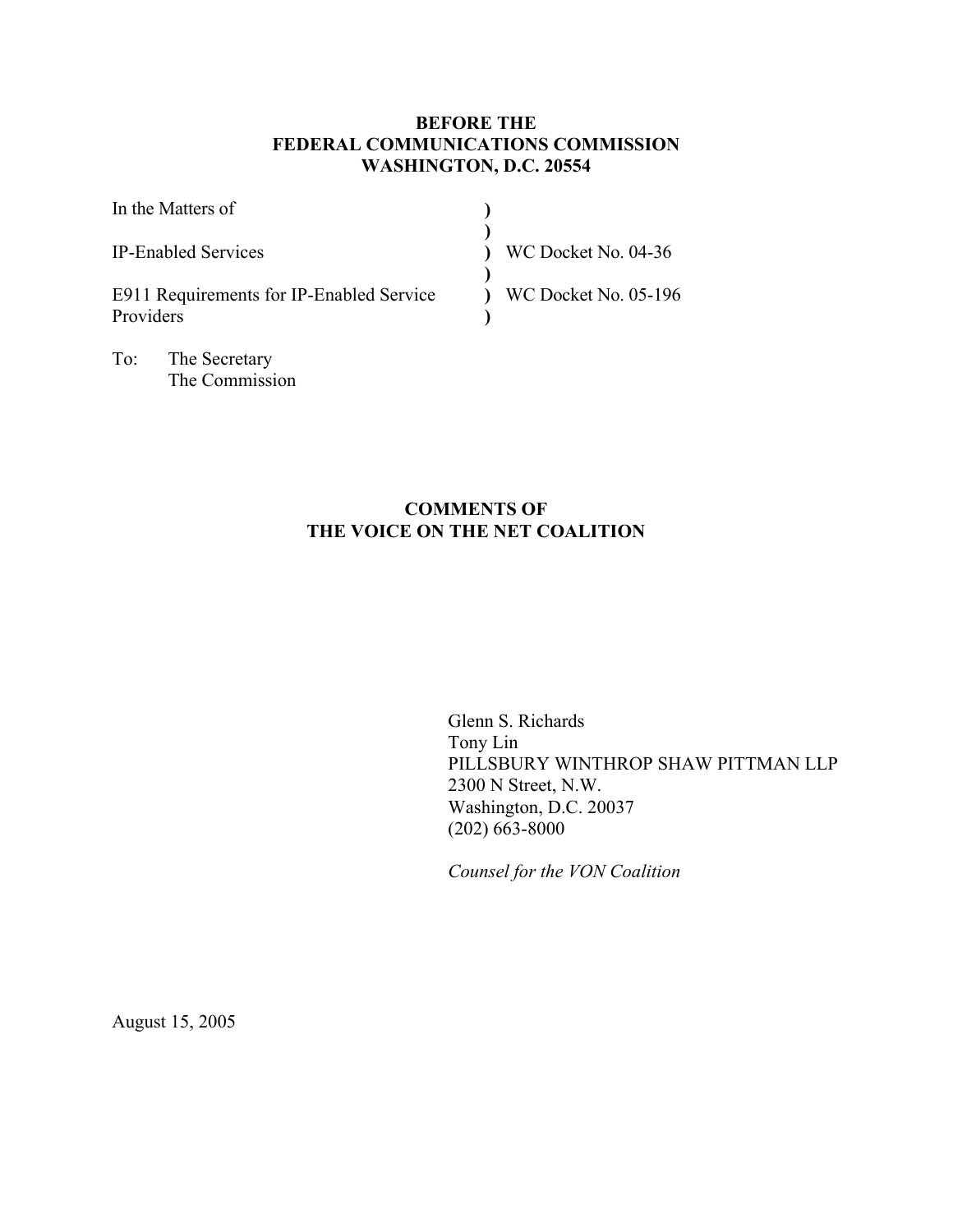#### **Summary**

Dialing 9-1-1 may be the most important call a person ever makes. That is why the Voice on the Net Coalition ("VON Coalition") is working closely with other organizations, such as the National Emergency Numbering Association, to accelerate the deployment of emergency services and fulfill the vision of a fully IP-compatible 9-1-1 network that will provide a major improvement in public safety. Indeed, VoIP providers are working to provide E9-1-1 services as soon as technologically possible and to advance the transition of the nation's emergency network to an IP-based network.

In the *NPRM*, the Commission asks generally whether it "should expand the scope and requirements of the [E9-1-1] Order." The VON Coalition strongly believes that additional regulatory action, in general, is not only unnecessary at this time, but also would be counterproductive to the Commission's goal of rapid implementation of E9-1-1 capabilities in VoIP services.

Indeed, the FCC just established VoIP E9-1-1 requirements, and industry and others are diligently working to meet those requirements within the accelerated 120-day deadline. Rather than adopting more onerous rules that could potentially stifle VoIP innovation and decrease broadband deployment and voice competition, the FCC should wait until the requirements have been in effect for awhile and then determine whether there is a need for further regulation. At present, there is no reason to think that the rules are inadequate.

Moreover, the imposition of additional VoIP E9-1-1 regulations is likely to be counterproductive. In the *E9-1-1 Order*, the Commission achieved a delicate balance among the expectations and needs of all parties. Additional regulations would likely upset this balance, and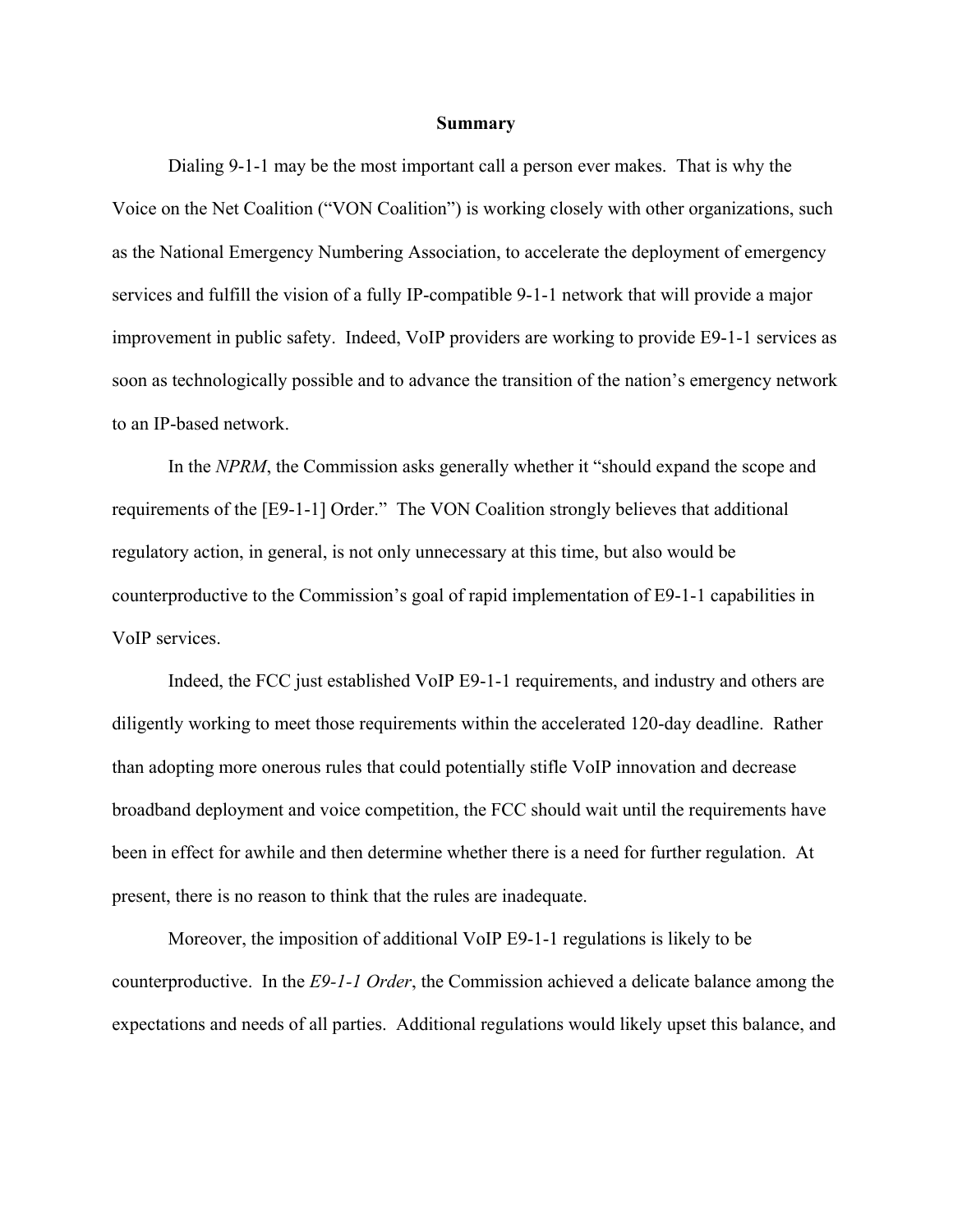jeopardize the substantial benefits that the VoIP industry makes possible today and will make possible in the future – including E9-1-1 advancements.

In addition, the Commission should not expand the scope or requirements of the *E9-1-1 Order* in the specific ways that the *NPRM* contemplates, for the following reasons:

Automatic location information. The FCC should not require all terminal adapters or equipment used in the provision of interconnected VoIP service sold as of June 1, 2006 to be capable of providing caller location information automatically. Such a specific technology mandate would be counter to the FCC's technology neutral goals. The VoIP industry is actively researching various technological E9-1-1 solutions. Imposing a specific technology mandate or unrealistic deadlines will only jeopardize industry progress. Such rules also would raise serious questions regarding consumer privacy.

Non- or partially-interconnected VoIP providers. The Commission should not impose E9-1-1 obligations on non-interconnected or partially-interconnected VoIP providers. VoIP customers are sophisticated, early adopters of state-of-the-art technology and do not purchase such limited services as replacements for standard telephone service and, accordingly, would not reasonably expect to have E9-1-1 services.

Wireless VoIP providers. The FCC should not impose additional obligations on VoIP providers if their subscribers use a wireless broadband connection. VoIP providers do not control and, in many cases, do not even know which type of broadband connection their subscribers use. To the extent that providers offer dual mode VoIP/CMRS services, they should be able to choose on which service they will provide E9-1-1.

Performance standards and redundant systems. The Commission should not require VoIP providers to adopt performance standards or create redundant systems for providing E9-1-1

ii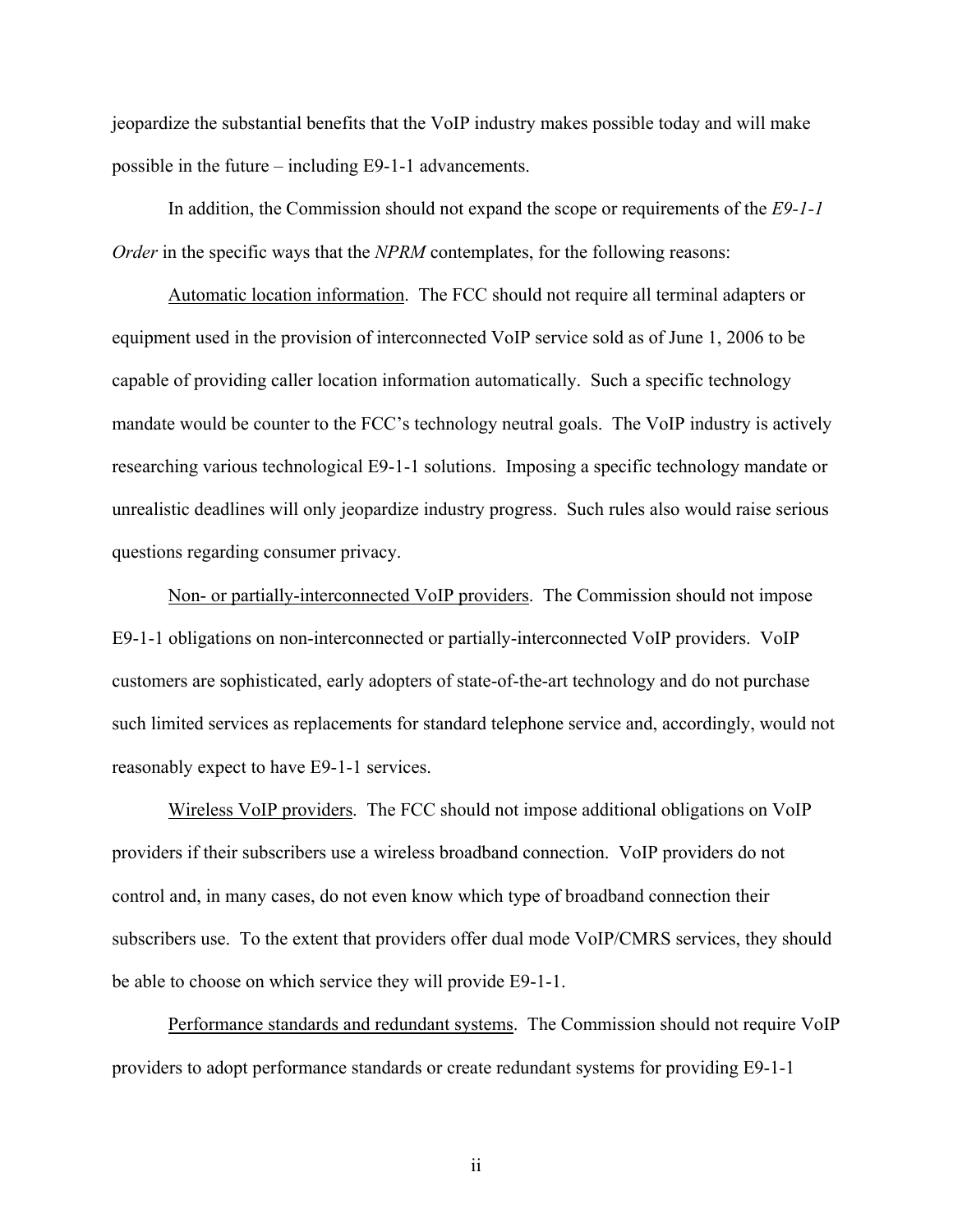services. Such requirements would drastically increase costs and alter the structure and nature of the VoIP industry, possibly slowing its development. Also, Internet communications are already very resilient, and industry standards efforts will ensure that services will continue to be provided in a highly reliable manner.

Persons with disabilities. No additional requirements are necessary to ensure that persons with disabilities can use interconnected VoIP services. Indeed, the industry is already moving forward to ensure that interconnected VoIP services are compatible with TTYs/TDDs, and there are already IP-enabled software programs interoperable with TTYs/TDDs.

Role of states. The Commission should exclusively administer and enforce the new VoIP E9-1-1 rules, and should ensure, as in *Vonage*, that VoIP providers are not subject to 50 different E9-1-1 regulatory regimes. In this regard, the FCC should consider preempting state laws and creating tort liability immunity for VoIP providers in their provision of E9-1-1 services, equivalent to that enjoyed by wireline and wireless carriers. Such action would create parity among voice service providers and facilitate the growth of competitive VoIP services. The FCC also should encourage states to focus on transitioning PSAPs to an IP-enabled emergency network.

Fees. The Commission should not adopt rules governing the payment of 9-1-1 fees. Interconnected VoIP providers are already paying 9-1-1 fees either directly or indirectly to the appropriate administrators.

Areas with no selective router. The FCC should not impose E9-1-1 requirements on providers of interconnected VoIP service in geographic areas served by PSAPs that are not connected to a selective router. Instead, the FCC should work with the E-911 Implementation

iii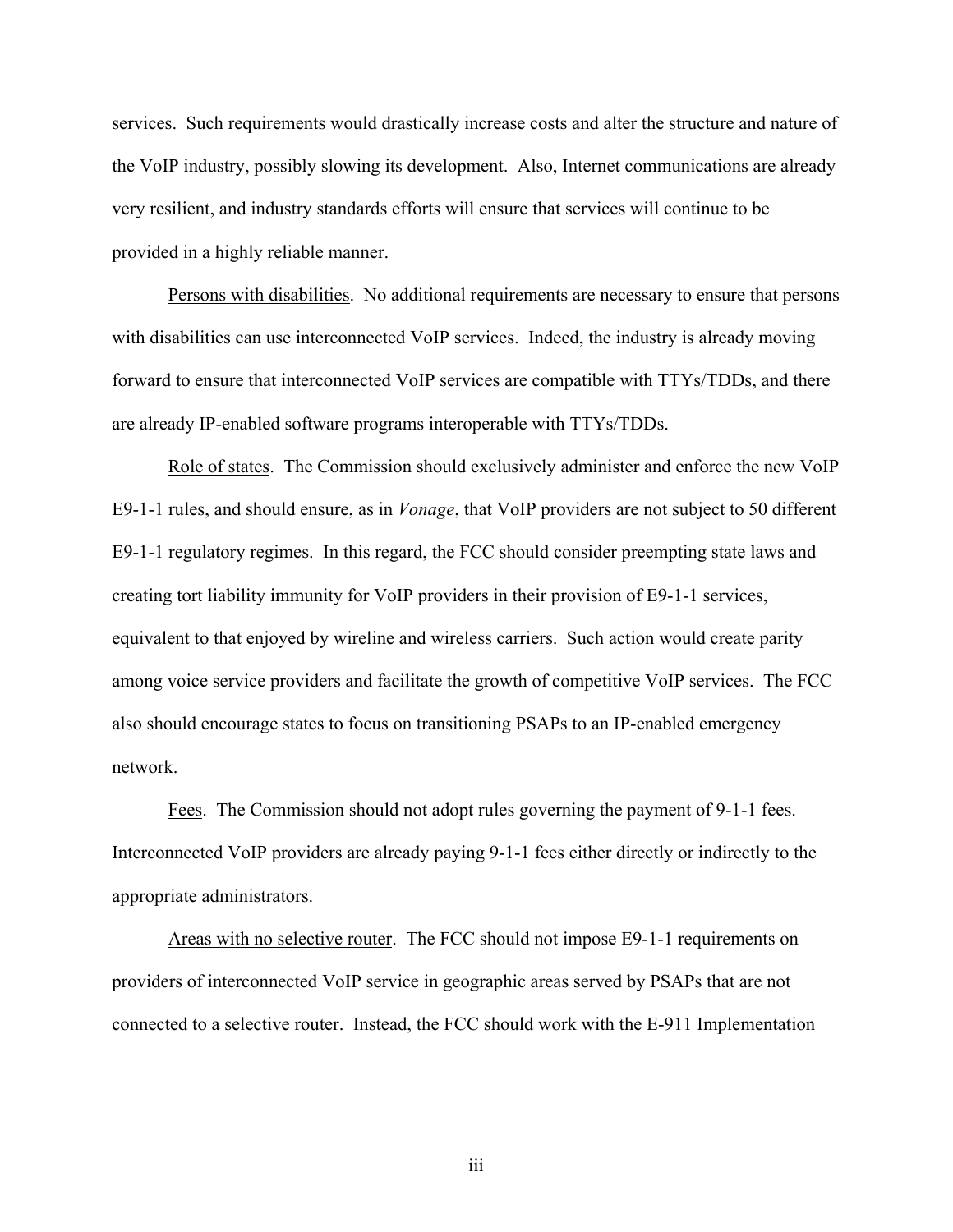Coordination Office or Congress to accelerate the transition to an IP-enabled 9-1-1 network that eliminates the need for selective routers.

In sum, in order to make VoIP E9-1-1 capabilities available as soon as possible and transition to an IP-based nationwide emergency network, the VON Coalition respectfully urges the Commission not to impose additional E9-1-1 obligations on VoIP providers or otherwise expand the scope of its present VoIP E9-1-1 requirements.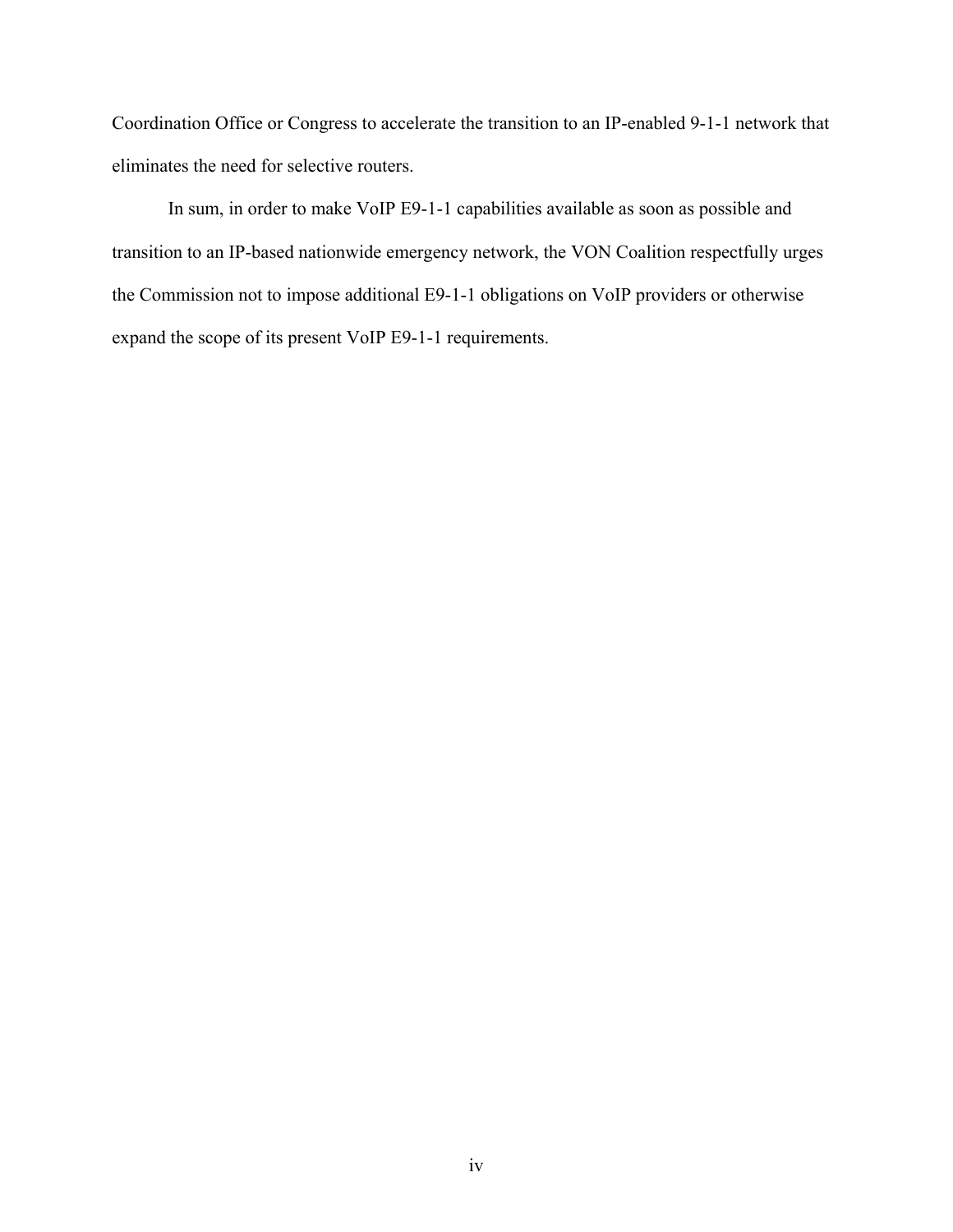# **Table of Contents**

| $I_{\cdot}$ |           |                                                                                                                            |     |
|-------------|-----------|----------------------------------------------------------------------------------------------------------------------------|-----|
| $\prod$ .   |           | The Commission Generally Should Not Expand the Scope or                                                                    |     |
|             | A.        | The Imposition of Additional E9-1-1 Obligations on VoIP                                                                    |     |
|             | <b>B.</b> | The Imposition of Additional E9-1-1 Obligations on VoIP                                                                    |     |
|             |           | Additional Regulations Would Jeopardize the FCC's<br>1.                                                                    |     |
|             |           | Additional Regulations Could Have Harmful Effects on the<br>2.<br>VoIP Industry Nationally and U.S. Competitiveness        |     |
| III.        |           | The Commission Should Not Expand the Scope or Requirements of the                                                          |     |
|             | A.        | The FCC Should Not Adopt a June 2006 Automatic Location                                                                    |     |
|             | <b>B.</b> | The FCC Should Not Apply E9-1-1 Obligations to Non-<br>Interconnected or Partially-Interconnected VoIP Service Providers15 |     |
|             | $C$ .     | The FCC Should Not Adopt E9-1-1 Obligations Specific to                                                                    |     |
|             | D.        | The FCC Should Not Require Redundancy Requirements or                                                                      |     |
|             | Ε.        | The FCC Does Not Need to Adopt Additional Regulations to                                                                   |     |
|             | F.        | The FCC Should Not Impose Additional VoIP E9-1-1 Customer                                                                  |     |
|             | G.        | States Should Foster PSAP Capabilities Rather Than Administer or                                                           |     |
|             | Η.        | The FCC Should Not Adopt Rules Governing the Payment of 9-1-                                                               | .23 |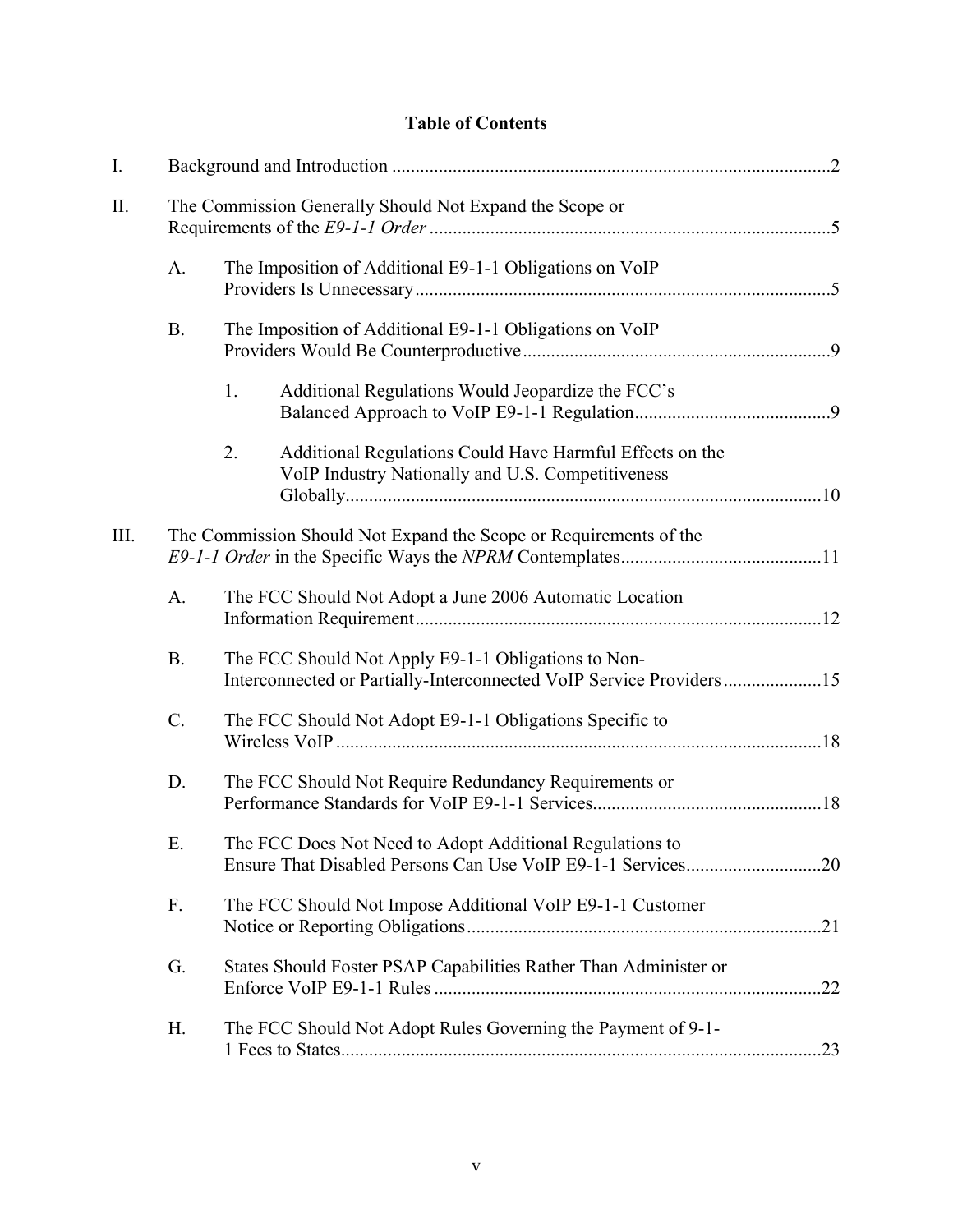|  | The FCC Should Not Require VoIP Providers to Provide E9-1-1 |  |
|--|-------------------------------------------------------------|--|
|  |                                                             |  |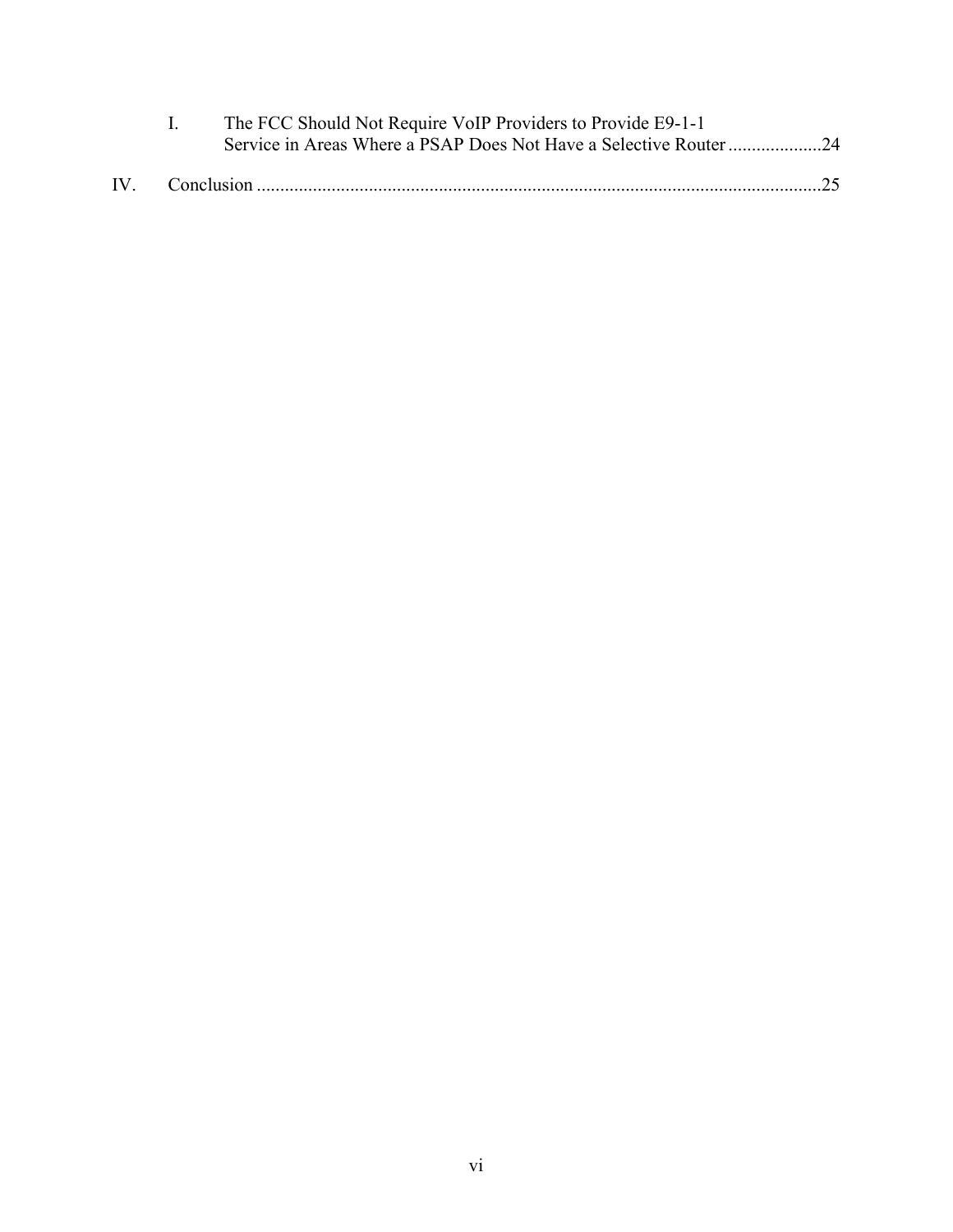### **BEFORE THE FEDERAL COMMUNICATIONS COMMISSION WASHINGTON, D.C. 20554**

| In the Matters of                                     |                                |
|-------------------------------------------------------|--------------------------------|
| <b>IP-Enabled Services</b>                            | $\sqrt{2}$ WC Docket No. 04-36 |
| E911 Requirements for IP-Enabled Service<br>Providers | ) WC Docket No. 05-196         |

### **COMMENTS OF THE VOICE ON THE NET COALITION**

The Voice on the Net Coalition ("VON Coalition"), by its counsel, hereby submits these comments in response to the Notice of Proposed Rulemaking in the above-captioned proceeding.<sup>1</sup> The VON Coalition consists of companies on the cutting edge of developing and delivering voice applications and services for use over the Internet and Internet Protocol ("IP") networks.<sup>2</sup> The VON Coalition believes that Americans benefit from a generally "hands off" regulatory approach to Internet and Internet-based services like Voice over the Internet Protocol ("VoIP").

The VON Coalition knows that dialing 9-1-1 may be the most important call a person ever makes. For this reason, the VON Coalition is committed to making E9-1-1 capabilities available as soon as possible and is working to advance the transition to an IP-based emergency

<sup>&</sup>lt;sup>1</sup> See In the Matters of IP-Enabled Services; E911 Requirements for IP-Enabled Service Providers, First Report and Order and Notice of Proposed Rulemaking, FCC 05-116 (June 3, 2005) (hereafter, "*E9-1-1 Order*" or "*NPRM*" as appropriate). The *NPRM* was published in the Federal Register on June 29, 2005. *See* 70 F.R. 37307 (June 29, 2005).

<sup>&</sup>lt;sup>2</sup> VON Coalition members include Acceris Communications, Accessline Communications, AT&T, BMX, BT Americas, CallSmart, Convedia, Covad, EarthLink, iBasis, Intel, Intrado, Level 3, MCI, Microsoft, Mobilepro, Multi-Link, New Global Telecom, PointOne, pulver.com, Skype, Switch Business Solutions, T-Mobile USA, USA DataNet, and VocalData. More information about the VON Coalition can be obtained at http://www.von.org.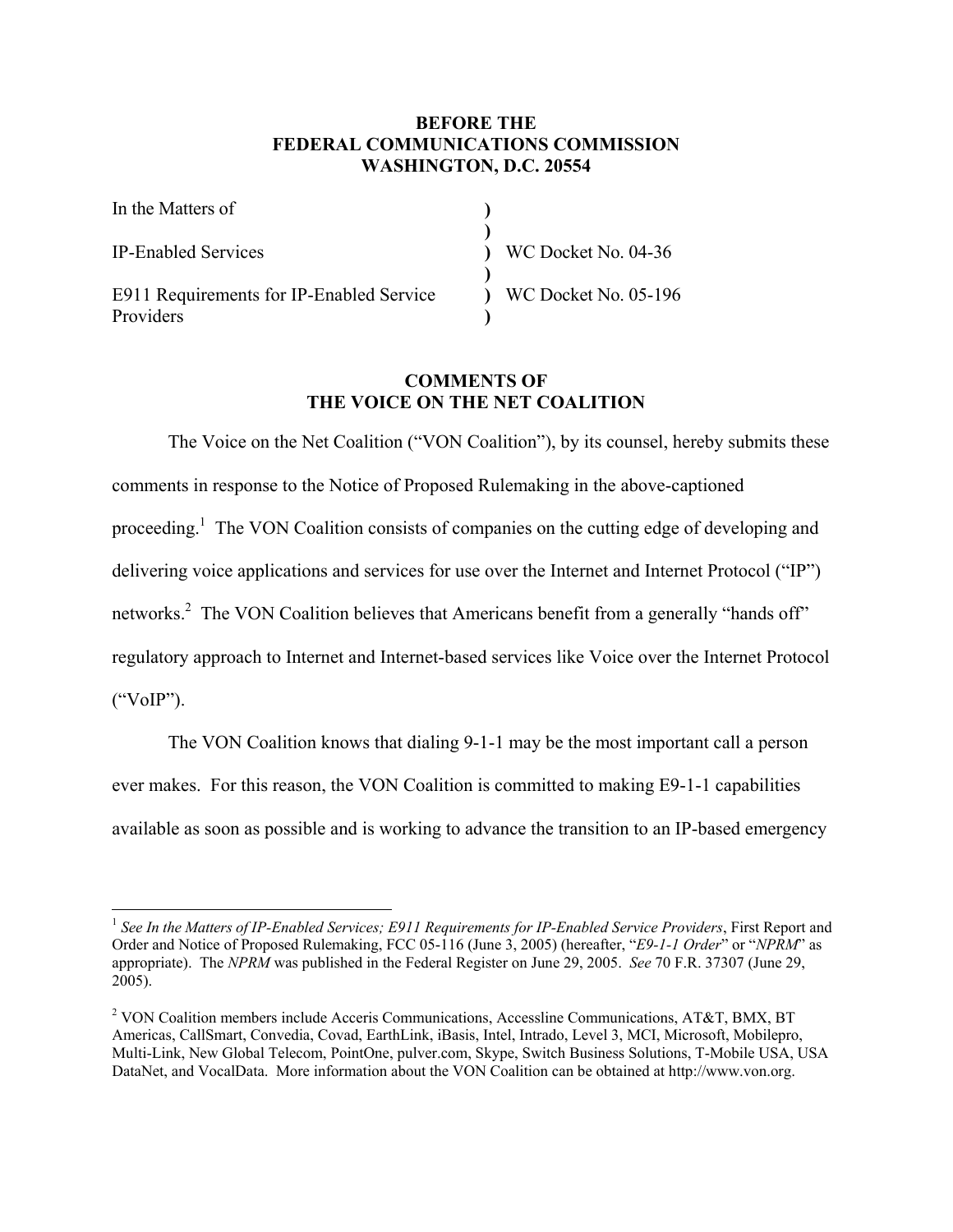network. Indeed, VoIP providers are diligently working to meet the FCC's ambitious November 28 deadline for providing national E9-1-1 service.

Given the effort and commitment by the VoIP industry and others to develop and implement E9-1-1 solutions, the VON Coalition believes that there is no legitimate basis for the FCC to implement additional E9-1-1 regulations at this time. Moreover, onerous new requirements are likely to be counterproductive – stifling innovation at the expense of consumers, who will be deprived of the new services, increased choices, and lower prices that VoIP can deliver. Accordingly, the VON Coalition respectfully urges the Commission not to impose additional E9-1-1 obligations on VoIP providers or otherwise expand the scope of its present E9-1-1 rules at this time.

#### **I. BACKGROUND AND INTRODUCTION**

 $\overline{a}$ 

Largely through the efforts of VON Coalition members, Internet voice services are emerging as a transformational new technology benefiting consumers, businesses, and governments throughout the world.<sup>3</sup> The VON Coalition believes that with the right policies – including those for E9-1-1 – VoIP technologies can accelerate the next wave of the information revolution, spark a powerful new cycle of job creation and economic growth, and unleash extraordinary new consumer benefits.

#### **A. Joint E9-1-1 Efforts of the VON Coalition and NENA**

The VON Coalition and the National Emergency Numbering Association ("NENA") share the common goals of accelerating the deployment of emergency services and fulfilling the

<sup>&</sup>lt;sup>3</sup> See Comments of the Voice on the Net Coalition, WC Docket No. 04-36, at 12 (May 28, 2004).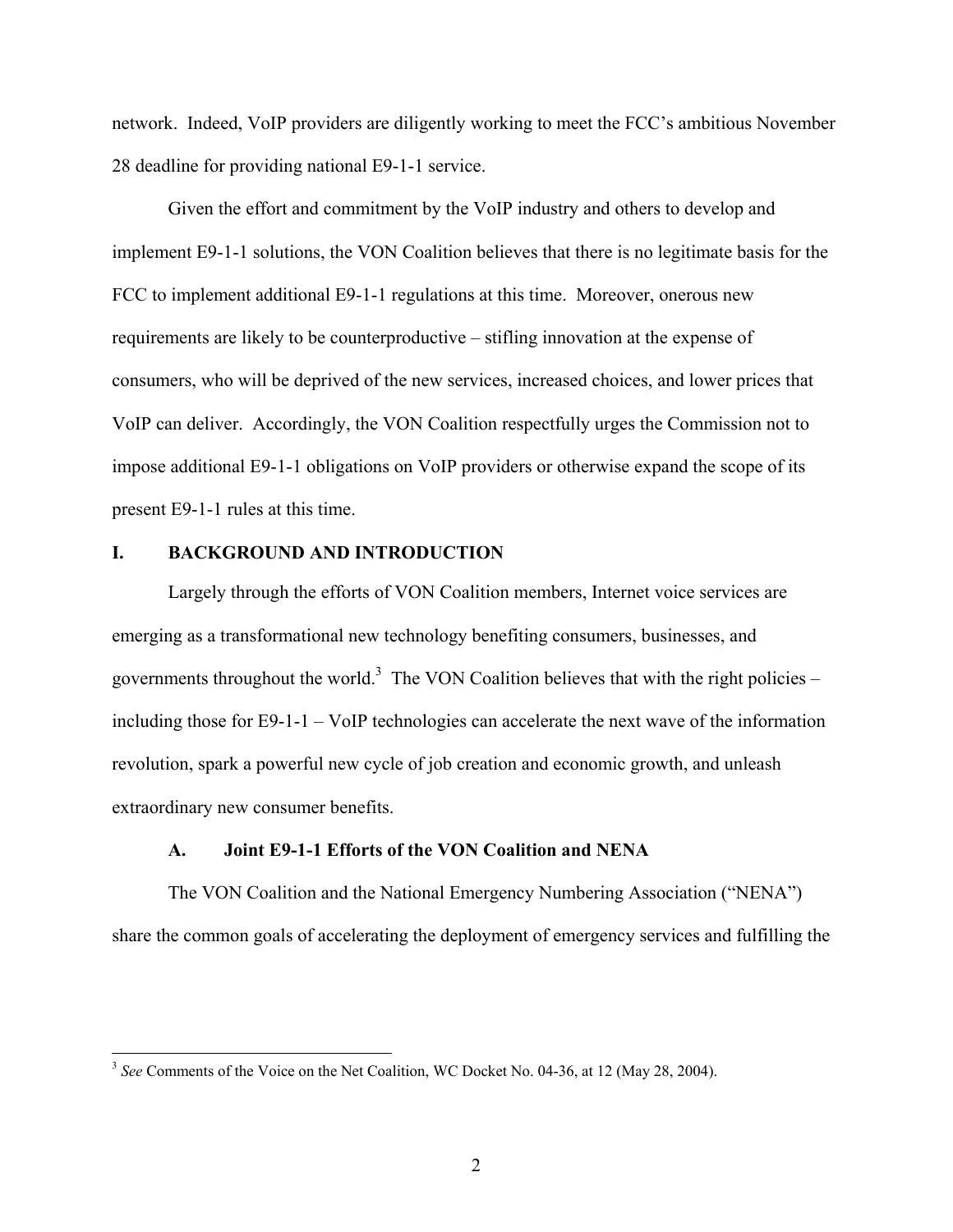vision of a fully IP-compatible 9-1-1 network. The groups have been working together for nearly two years on technical and policy solutions to VoIP E9-1-1 issues.<sup>4</sup>

On December 1, 2003, at the first FCC hearing on VoIP and IP-enabled services, the VON Coalition highlighted its commitment to providing 9-1-1 services by joining NENA in forging a voluntary agreement ("VON-NENA agreement") to develop technical and operational mechanisms for providing VoIP users with effective access to emergency services. The VON-NENA agreement recognized "the growing potential of VoIP and the universal need for consistent and reliable access to emergency services.<sup>55</sup> It also proactively supported solutions which ensure that 9-1-1 calls are routed for emergency response and provide more robust services than today's wireline 9-1-1 network.

Under the VON-NENA agreement, the signing organizations committed to: (i) provide, within three to six months after the signing of the agreement, 9-1-1 access to the Public Safety Access Point ("PSAP"), for VoIP services which have the functionality and appearance of conventional telephone voice service; (ii) support current NENA and industry efforts towards reaching long-term solutions for delivering E9-1-1 calls to the proper PSAP and providing the PSAP with a callback number, contact information, and caller location; and (iii) educate consumers about capabilities and issues associated with VoIP E9-1-1.

In early July 2005, in the wake of the FCC's *E9-1-1 Order*, the VON Coalition and NENA jointly organized the VoIP E9-1-1 Solutions Summit to accelerate E9-1-1 solutions for VoIP, expand and focus the dialogue on VoIP E9-1-1 solutions, and identify future goals and

<sup>4</sup> *E9-1-1 Order*, at ¶ 21.

<sup>5</sup> *See* VON-NENA Agreement, *available at* http://www.fcc.gov/voip/comments/NENA-VON.doc (last visited July 31, 2005).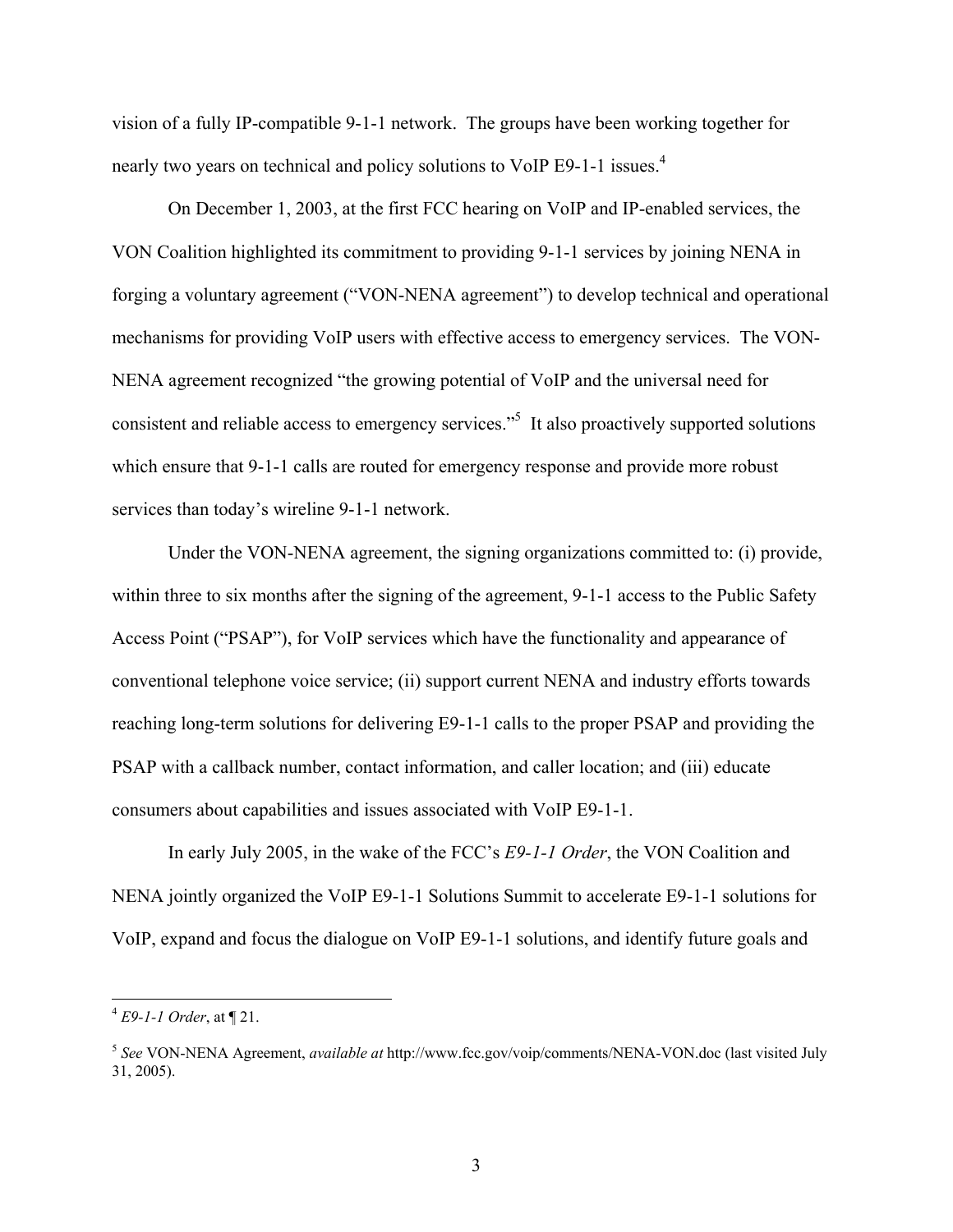technical solutions for the industry. More recently, on July 29, 2005, the VON Coalition and NENA jointly filed a Petition for Clarification of the *E9-1-1 Order*, based on issues raised at the Solutions Summit.<sup>6</sup> The Petition seeks clarification of several technical aspects of the new requirements to ensure that interconnected VoIP providers are capable of complying with the *E9- 1-1 Order*.

#### **B. The VoIP Industry's E9-1-1 Vision**

The VON Coalition believes that VoIP and the transition to IP communications make possible a set of potentially life-saving advances in emergency services. The VoIP industry is focused on achieving faster E9-1-1 solutions for today and working to advance better and more reliable emergency solutions for tomorrow. If done right, VoIP can be the accelerator for modernizing the nation's 9-1-1 network.

To this end, the VON Coalition, NENA, the Next Generation 9-1-1 Forum, the Network Reliability and Interoperability Council ("NRIC"), the Internet Engineering Task Force ("IETF"), and America's other emergency service leaders are actively working toward the development of a feature rich, IP-enabled emergency response system. By migrating to such an IP-based emergency network, 9-1-1 calls could include:

- *Automatic language preferences*. By pre-selecting a user's language preference, an emergency call could be automatically routed to a call taker who speaks the caller's preferred language.
- *Information on a caller's medical status*. If consumers choose to pre-enter vital medical information on a VoIP provider's web page (*e.g.*, whether an Alzheimer patient lives at the registered location; the heart medicine a subscriber uses), call takers and emergency responders could access personal information that could make the difference between life and death.

<sup>&</sup>lt;sup>6</sup> See Joint Petition for Clarification of the National Emergency Number Association and the Voice on the Net (VON) Coalition, WC Docket No. 04-36 (July 29, 2005).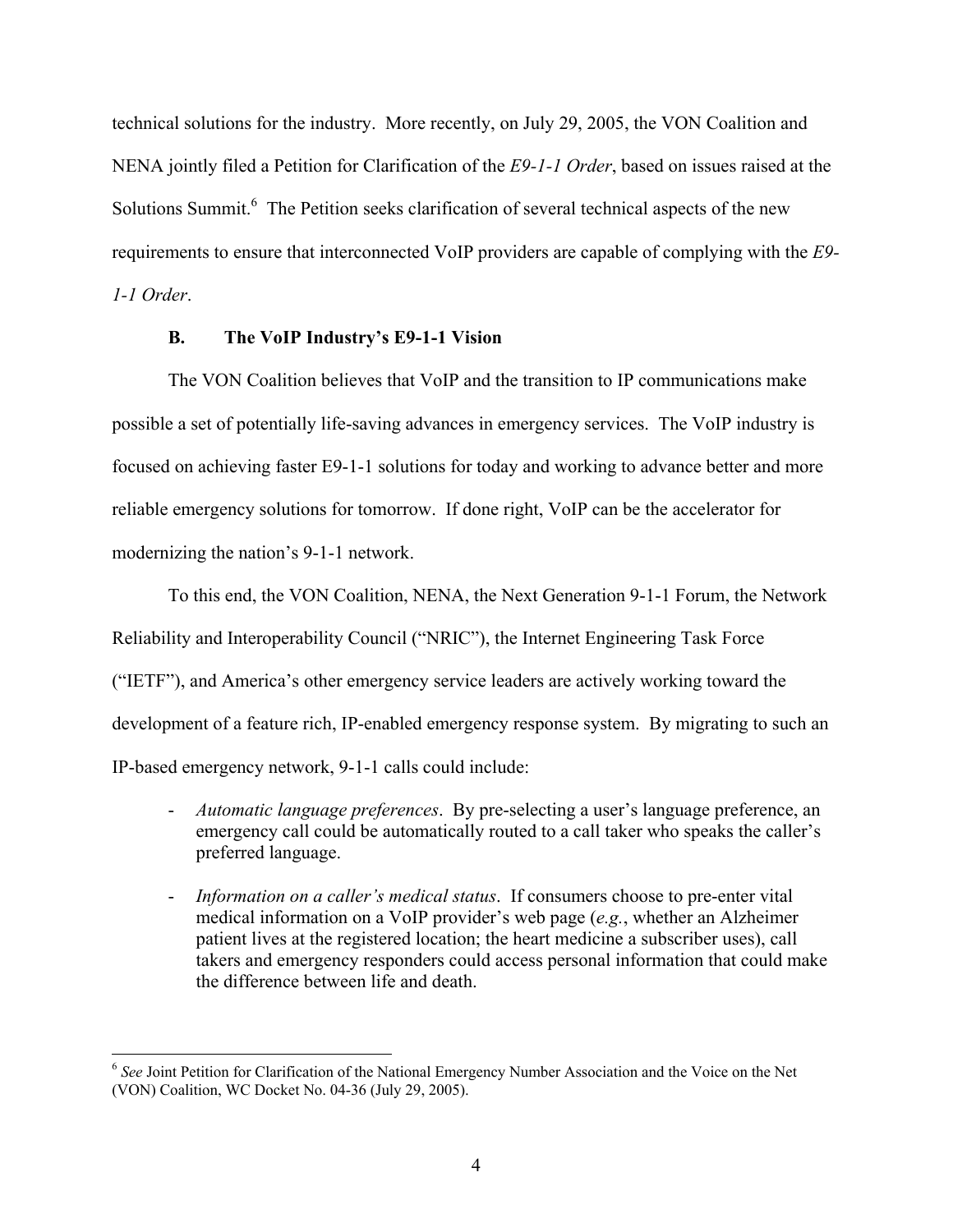- *Maps and other location specific information*. Call takers could access maps of commercial buildings or notes about hazardous on-site chemicals – data that could prove critical to emergency responders.
- *International emergency number compatibility*.New technology standards and architectures could enable global solutions for users who purchase a service in the U.S. but travel internationally (where different emergency dialing sequences are required). $\frac{7}{2}$

None of these capabilities are possible with today's 9-1-1 network. But, thanks to VoIP

industry efforts, advanced E9-1-1 capabilities could be available in the future.

# **II. THE COMMISSION GENERALLY SHOULD NOT EXPAND THE SCOPE OR REQUIREMENTS OF THE** *E9-1-1 ORDER*

In the *NPRM*, the Commission asks generally whether it should "expand the scope and

requirements of the [E9-1-1] Order."<sup>8</sup> The VON Coalition strongly believes that the FCC should

*not* expand the scope or requirements of the *E9-1-1 Order* at this time. Such regulatory action is

not only unnecessary, but also would be counterproductive to the Commission's goal of

"'encourag[ing] and facilitat[ing] the prompt deployment throughout the United States of a

seamless, ubiquitous, and reliable end-to-end infrastructure' for public safety."<sup>9</sup>

### **A. The Imposition of Additional E9-1-1 Obligations on VoIP Providers Is Unnecessary**

The Commission only recently established VoIP E9-1-1 requirements – and industry and

others have been hard at work on developing and implementing E9-1-1 solutions. Thus, rather

than rushing ahead with additional regulations that could potentially stifle innovation and

<sup>&</sup>lt;sup>7</sup> For example, Britain uses emergency sequences 112 and 999; Japan uses 119 and 110; in Argentina, users dial 101 for an ambulance or police, but 107 for a fire; in the Yukon Province of Canada, users dial three digits plus 3333 for an ambulance, three digits plus 2222 for a fire, and three digits plus 5555 for police. Future IP-based technologies could help route all 9-1-1 calls to the proper authorities, regardless of location.

<sup>8</sup> *NPRM*, at ¶ 56.

<sup>9</sup> *E9-1-1 Order*, at ¶ 4 (citation omitted).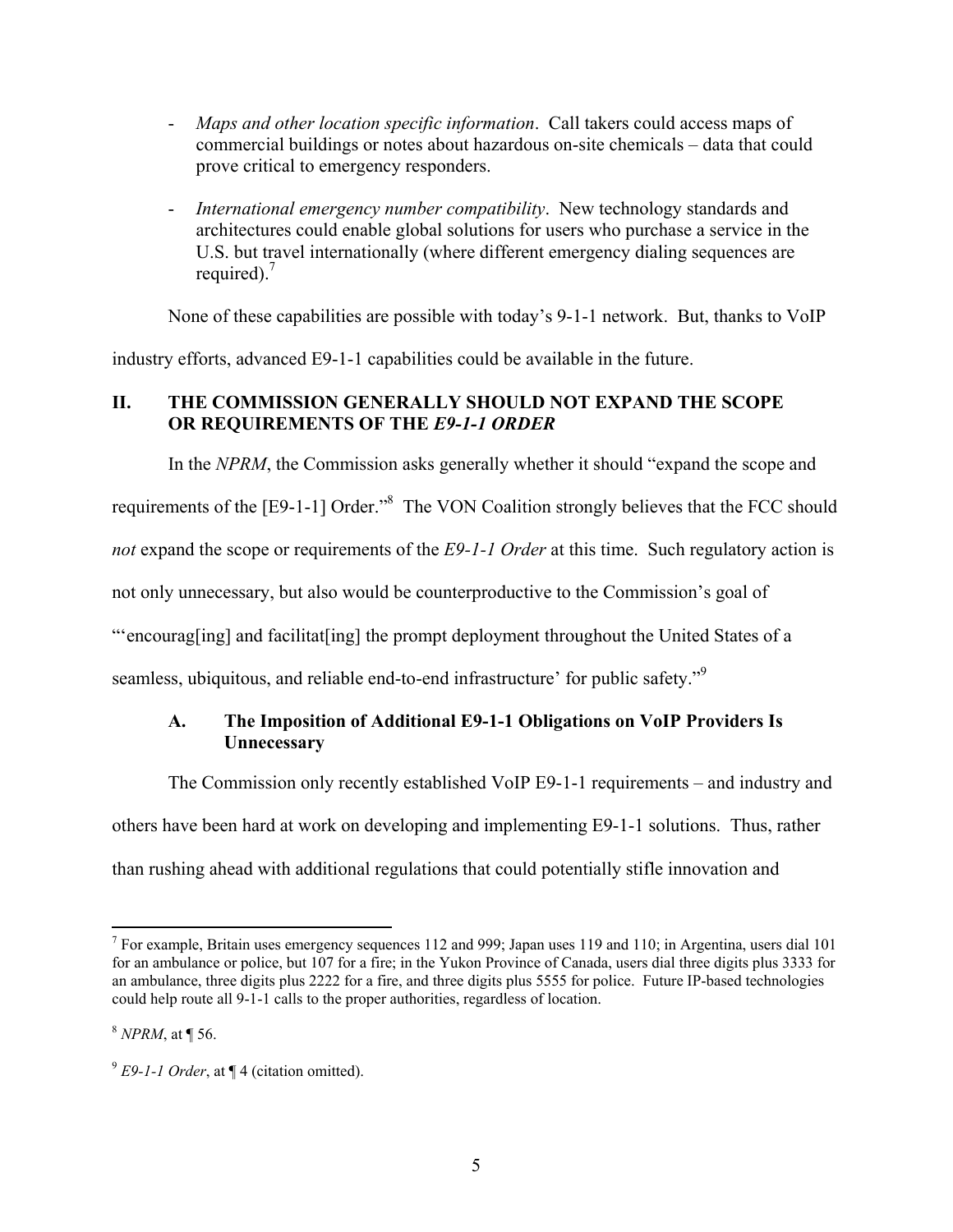decrease competition, the FCC should wait until the rules have been in effect for a sufficient period of time such that it can effectively assess their impact and then determine whether there is a problem that justifies further regulation. At present, there is no reason to think that the VoIP rules are inadequate. So the VON Coalition believes that the imposition of any additional E9-1-1 obligations on VoIP providers is unnecessary at this time.

### **1. Industry is Working Diligently Toward the FCC's VoIP E9-1-1 Goal**

The *E9-1-1 Order* requires interconnected VoIP providers: (i) by July 29, 2005, to inform new and existing customers of the E9-1-1 capabilities and limitations of the service; (ii) by November 28, 2005, to deliver all 9-1-1 calls to the customer's local emergency call taker as a standard feature of service; and (iii) by November 28, 2005, to provide emergency call takers with the call back number and location information of their customers where the emergency call taker is capable of receiving such information and provide its customers a means of updating their location information. $10$ 

VoIP providers are striving to meet the Commission's customer notification deadline, and the industry is working diligently to meet the ambitious November deadline for providing national E9-1-1 service. Moreover, individual VON Coalition members are working voluntarily to find ways to expand E9-1-1 capabilities beyond the requirements of the *E9-1-1 Order*. Intel Corporation, for example, has been researching ways to triangulate a user's location using Wi-Fi and cellular networks like GSM.<sup>11</sup> Similarly, with the help of a U.S. Commerce Department

 $10$  On July 26, 2005, the Commission issued a public notice stating that it would delay enforcement of the July 29, 2005 notification and acknowledgement deadline until August 30, 2005. *See* Public Notice, DA 05-2085 (July 26, 2005).

<sup>11</sup> Michael Kanellos, "Intel experiments with Wi-Fi as GPS substitute," CNET News.com (July 12, 2005), *available at* http://news.com.com/Intel+experiments+with+Wi-Fi+as+GPS+substitute/2100-7351\_3-5785565.html (last visited August 13, 2005).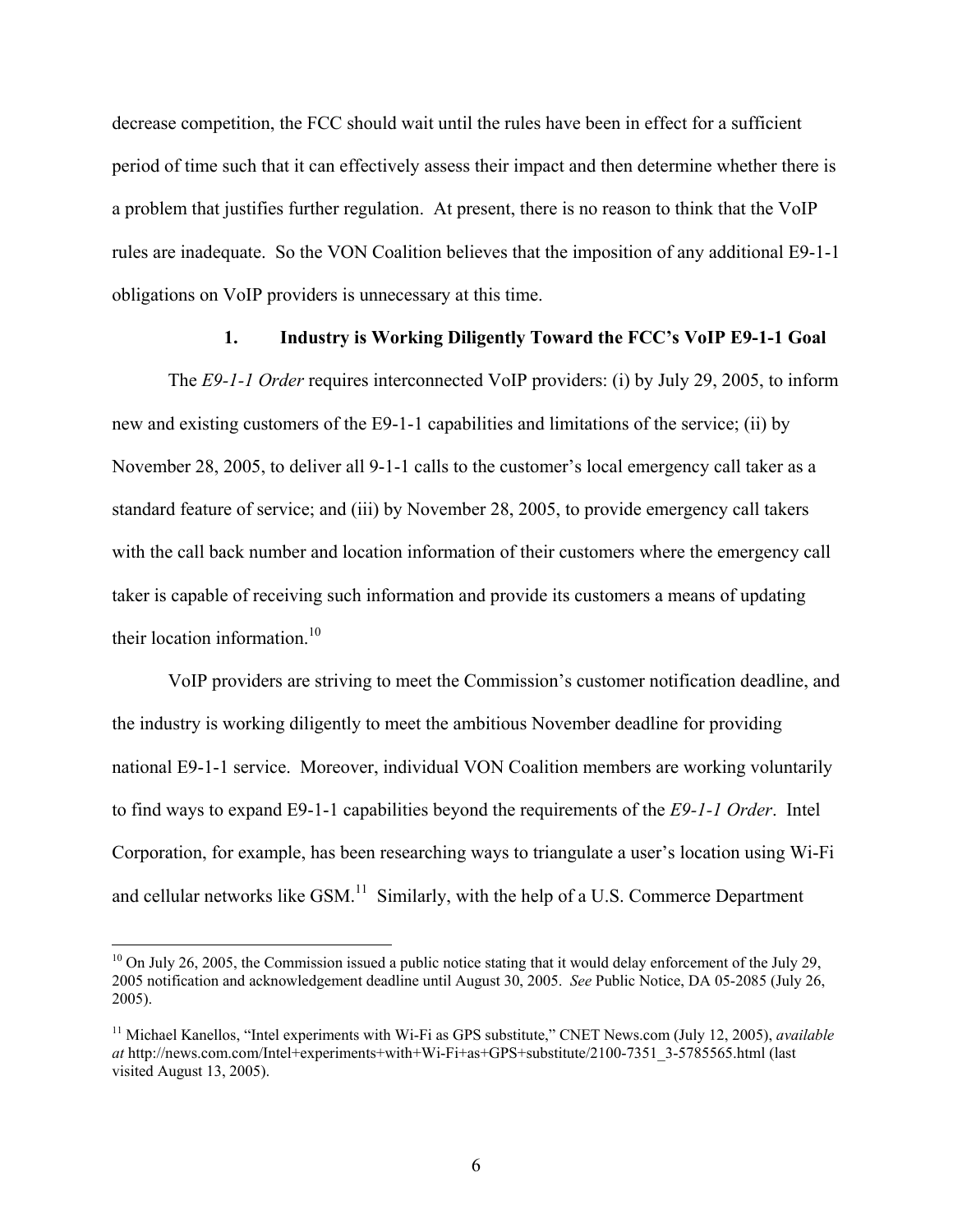grant, Cisco Systems has been working with Columbia University, Texas A&M University, and NENA to develop a prototype of an IP-enabled emergency 9-1-1 system and establish IP-based 9-1-1 workstations in Brazos County and College Station, Texas.<sup>12</sup> Moreover, numerous companies have been engaged in NENA's Next Generation 9-1-1 Forum and the FCC's own efforts through the NRIC to advance a next generation 9-1-1 network.

Such efforts are driving VoIP providers to make the fastest transition to E9-1-1 of any communications medium in history. Indeed, despite 40 years of work, there are 150 counties throughout the country that still do not have E9-1-1 service on their wireline phones. And, despite more than a decade of progress on wireless E9-1-1, emergency responders in only eighteen states can find wireless E9-1-1 callers from a majority of places within the state.<sup>13</sup> Similarly, despite over a decade of service, satellite phones do not yet support E9-1-1 and were only recently required to provide any emergency calling capability at all.<sup>14</sup> And the FCC did not mandate even basic 9-1-1, choosing instead to permit satellite operators to implement emergency call centers. Thus, even with an ambitious 120-day timetable, the VoIP industry is stepping forward with E9-1-1 solutions that will equal or surpass the wireline and wireless industries.

Given the level of effort and commitment demonstrated by the VoIP industry to develop and implement reliable E9-1-1 solutions, the VON Coalition believes that there is no legitimate basis for the FCC to implement additional E9-1-1 regulations at this time. Indeed, such additional regulations are unnecessary.

 $12$  W. David Gardner, "Consortium demos its solution for emergency 911 failures," TechWeb News (May 26, 2005), *available at* http://www.techweb.com/article/printableArticleSrc.jhtml? articleID=163701473 (last visited August 9,  $2005$ ).

<sup>13</sup> *See* http://nena.ddti.net/Reports/report6.asp (last visited August 15, 2005).

<sup>14</sup> *Revision of the Commission's Rules to Ensure Compatibility with Enhanced 911 Emergency Calling Systems*, 18 FCC Rcd 25340 (2003).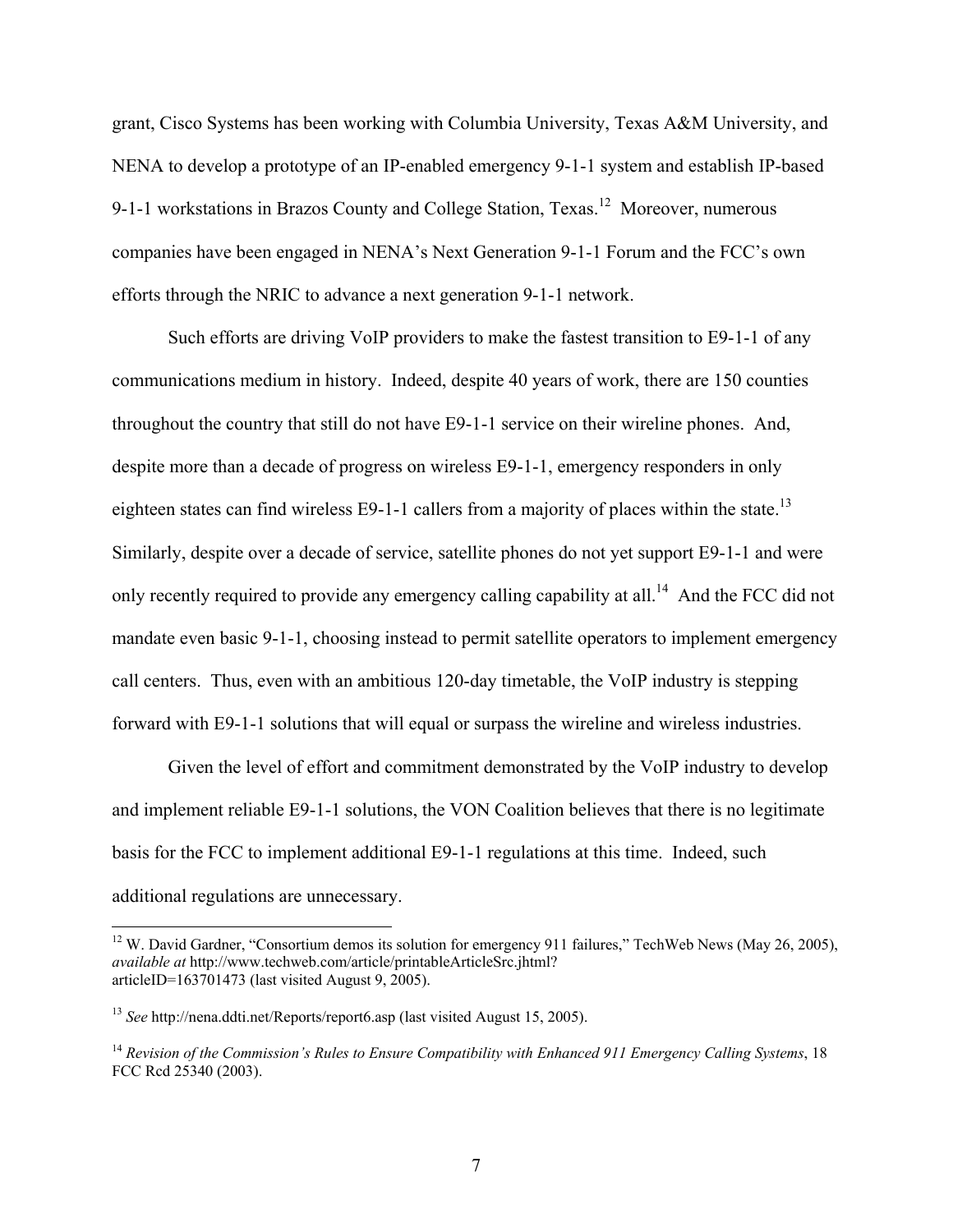#### **2. Congress is Actively Engaged on the VoIP E9-1-1 Issue**

In addition to the FCC, Congress is actively engaged on the VoIP E9-1-1 issue and has already taken important steps to enable VoIP innovation and investment in IP technologies by encouraging the development of Internet services and applications. Congress' generally "hands off" policies (following the lead of the FCC) have been an enormous success – making the U.S. a leader in the development of IP services and providing an influential policy model that has been emulated by countries around the world.

Last year, Congress adopted and the President signed the ENHANCE 911 Act of 2004 which authorized \$250 million per year to upgrade the E9-1-1 network and created the E-911 Implementation Coordination Office to help facilitate improvements in the network.<sup>15</sup>

Moreover, Congress is currently considering legislation – The IP-Enabled Voice Communications and Public Safety Act of  $2005^{16}$  – which would further accelerate the transition to an IP-enabled 9-1-1 network. The legislation would require the E-911 Implementation Coordination Office to develop a plan for migrating to a national IP-enabled emergency network, which would include identifying the potential benefits of such a migration, barriers that must be overcome, a proposed timetable, costs and potential savings, and specific regulatory and legislative language for achieving the plan. Given this ongoing Congressional activity – the impact of which cannot yet be assessed – the VON Coalition believes that additional FCC regulations would be premature at this time.

<sup>15</sup> *See* 108 Pub. L. No. 494, 118 Stat. 3986 (2004).

<sup>&</sup>lt;sup>16</sup> *See* H. R. 2418, 109<sup>th</sup> Cong. (2005) and S. 1063, 109<sup>th</sup> Cong. (2005).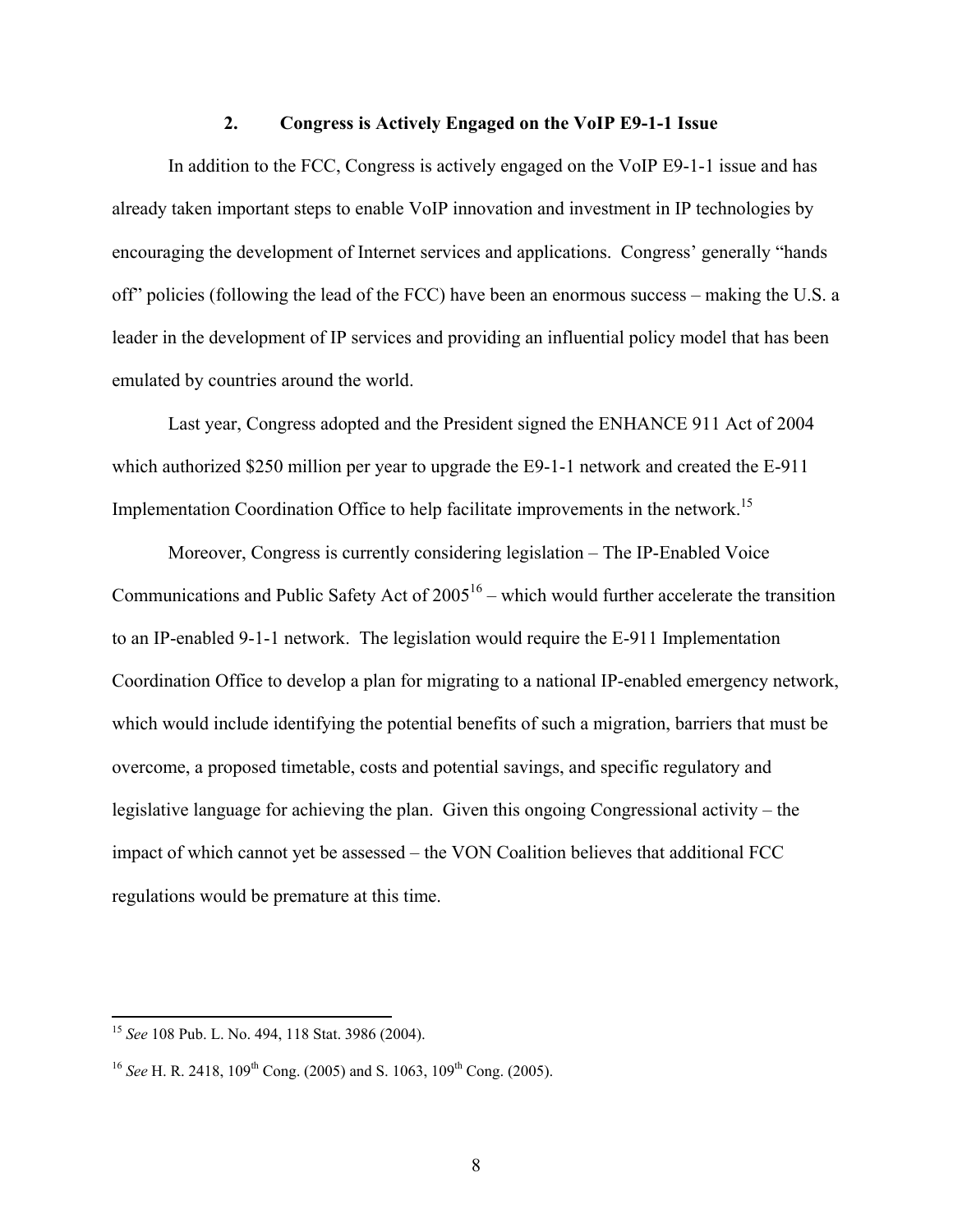#### **B. The Imposition of Additional E9-1-1 Obligations on VoIP Providers Would Be Counterproductive**

The imposition of additional VoIP E9-1-1 regulations at this time is likely to be counterproductive. In the *E9-1-1 Order*, the Commission achieved a delicate balance among the expectations and needs of all parties. Additional regulations would likely upset this balance, and jeopardize the substantial benefits that the VoIP industry makes possible now and is working to make possible in the future – including E9-1-1 advancements.

#### **1. Additional Regulations Would Jeopardize the FCC's Balanced Approach to VoIP E9-1-1 Regulation**

In imposing the obligations in the *E9-1-1 Order*, the Commission stated that its decision reflects a "balanced approach that takes into consideration the expectations of consumers, the need to strengthen Americans' ability to access public safety in times of crisis, and the needs of entities offering these innovative services."17 Taking new action so soon in the wake of the *E9- 1-1 Order* could upset the careful balance the FCC has already achieved.

In order to maintain this balanced approach that the FCC so carefully orchestrated in the *E9-1-1 Order*, the VON Coalition believes that the FCC, Congress, the new E-911 Implementation Coordination Office, the industry and innovators developing new 9-1-1 advancements, national standards bodies (like IETF and ATIS), the nation's 6,000+ PSAPs, local communities, and incumbent network providers must all work together to advance emergency solutions. Such coordinated effort is necessary to successfully implement nationwide VoIP E9- 1-1 service. FCC rules alone simply cannot achieve this goal; without allowing time for coordinated action and a national plan to take hold, the imposition of additional FCC regulations could stall, stifle, or even stop the promising E9-1-1 advancements already underway.

<sup>17</sup> *E9-1-1 Order*, at ¶ 5.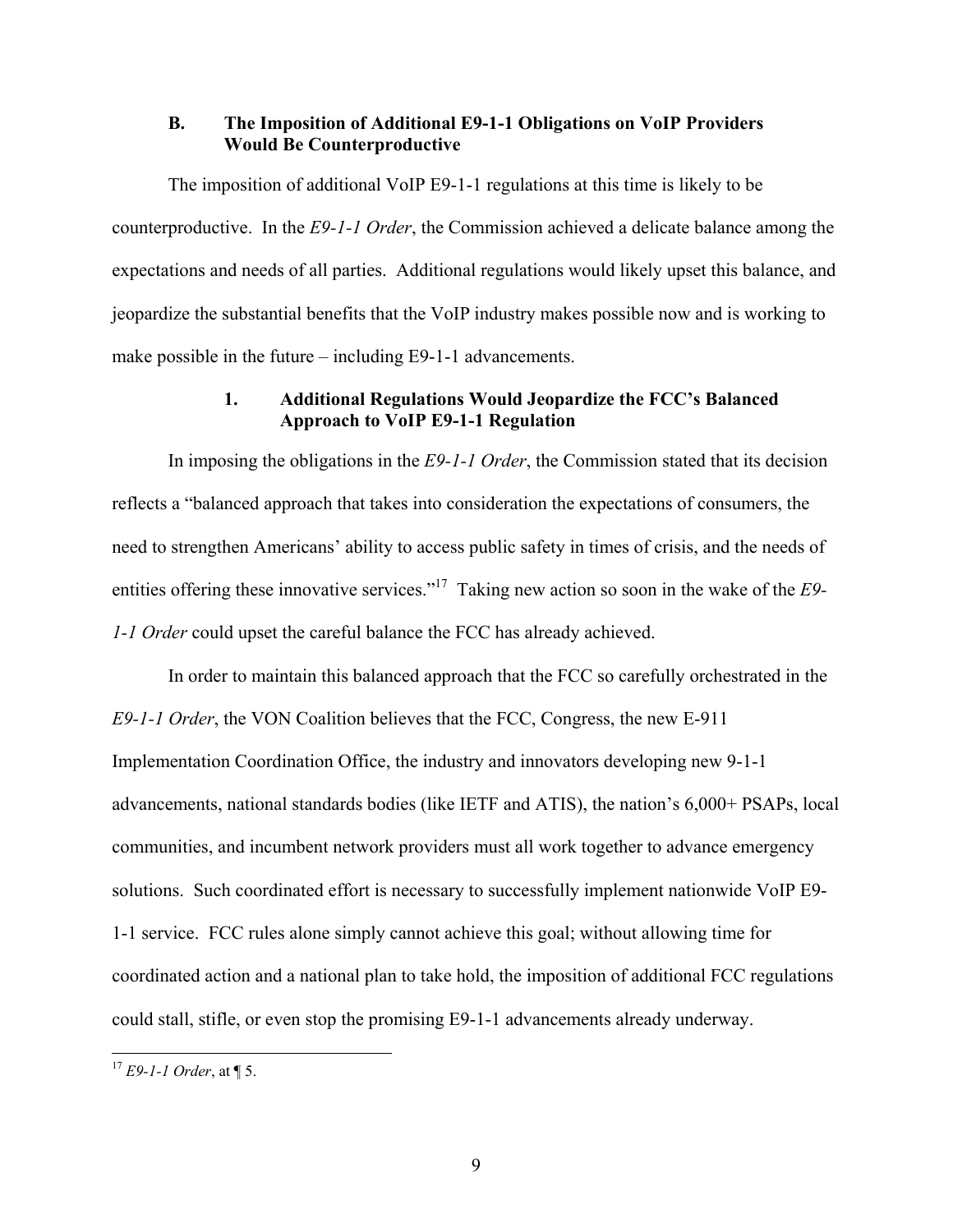### **2. Additional Regulations Could Have Harmful Effects on the VoIP Industry Nationally and U.S. Competitiveness Globally**

The U.S. is in the midst of a great digital transition that will forever change how we work, learn, and communicate. Ubiquitous IP networks are expected to generate an estimated \$500 billion in growth and deliver an estimated 1.2 million new high-wage jobs to the American economy, as well as advance new industries and breakthroughs unimaginable today.<sup>18</sup>

Additional burdens on VoIP would not only jeopardize the substantial benefits (*e.g.*, increased competition, consumer cost savings, advanced features, and accelerated broadband deployment)<sup>19</sup> currently made possible by VoIP, but also slow America's digital migration and put the country at a competitive disadvantage. There already are signs that America is falling behind in this transition. The International Telecommunication Union earlier this year found that the United States has dropped to 16th in the world among industrialized countries in broadband penetration.20

The nation must improve its broadband penetration. VoIP can continue to play two very unique and important roles in accelerating the nation's transition to IP networks and global broadband competitiveness – so long as the FCC promotes a competitive environment in which VoIP can flourish:

First, in order to help meet the President's goal of making affordable broadband access available to all Americans by 2007, the VON Coalition believes that the FCC must remove barriers to innovation, thereby enabling VoIP-driven broadband investment. Although

<sup>&</sup>lt;sup>18</sup> The Brookings Institution estimates that universally available broadband could add \$500 billion to the economy by 2010. A TechNet sponsored study found it could create an additional 1.2 million jobs.

<sup>&</sup>lt;sup>19</sup> *See* Comments of the Voice on the Net (VON) Coalition, WC Docket No. 04-36, at 6-15 (May 28, 2004).

<sup>20</sup> *See* http://www.itu.int/osg/spu/newslog/ITUs+New+Broadband+Statistics+For+1+January+2005.aspx (last visited August 13, 2005).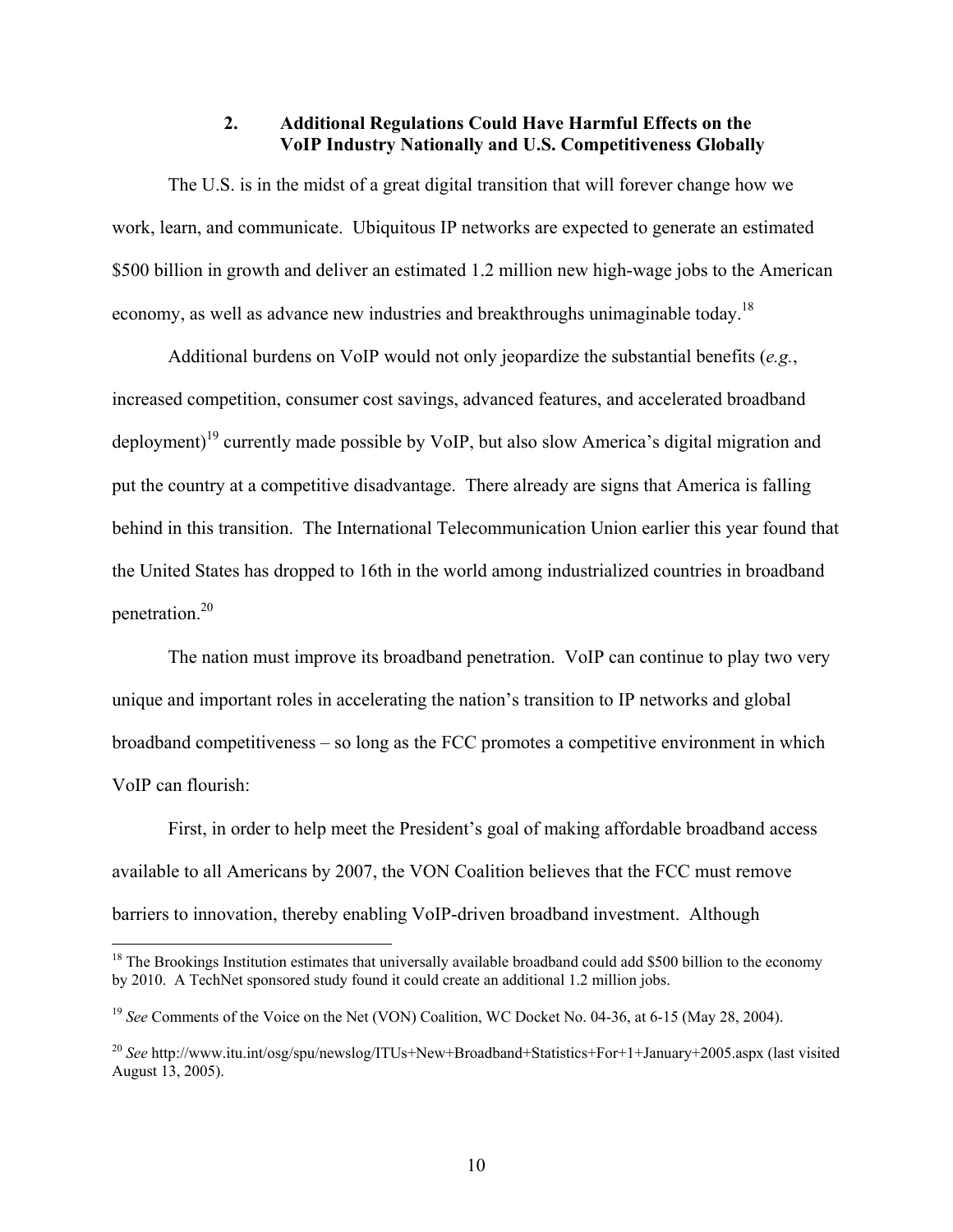consumers across the country are flocking to broadband in order to take advantage of the benefits of VoIP, $^{21}$  the right FCC VoIP policy can further boost broadband demand by putting new tools in the hands of American consumers and businesses to enhance productivity and better manage daily affairs. In fact, VoIP may be the long awaited application needed to drive broadband in both the residential and business markets.

Second, VoIP can continue to play a unique role as the technology that bridges the gap between yesterday's PSTN and tomorrow's IP network. As Metcalfe's law states, the power of any network is increased by the square of the number of people connected to it. Thus, a regulatory framework that encourages both the application that drives adoption of broadband IP networks and the interconnection of those networks with the legacy PSTN can exponentially increase the value of all communications networks. Additional regulatory burdens are likely to slow that progress.

### **III. THE COMMISSION SHOULD NOT EXPAND THE SCOPE OR REQUIREMENTS OF THE** *E9-1-1 ORDER* **IN THE SPECIFIC WAYS THE** *NPRM* **CONTEMPLATES**

In this section, the VON Coalition provides responses to some of the FCC's specific inquiries in the *NPRM* regarding expansion of the scope and requirements of the *E9-1-1 Order*. For the general reasons discussed in the prior section, as well as the specific rationales provided in this section, the VON Coalition believes that that the Commission should not expand the scope or requirements of the *E9-1-1 Order* in the specific ways the *NPRM* contemplates.

<sup>21</sup> *See, e.g*., Gary Kim, "U.S. VoIP Revenue \$1 Billion in 2005," VoIP Business Weekly (July 25-29, 2005) (reporting that by the end of 2005 there will be four million paying U.S. VoIP subscribers).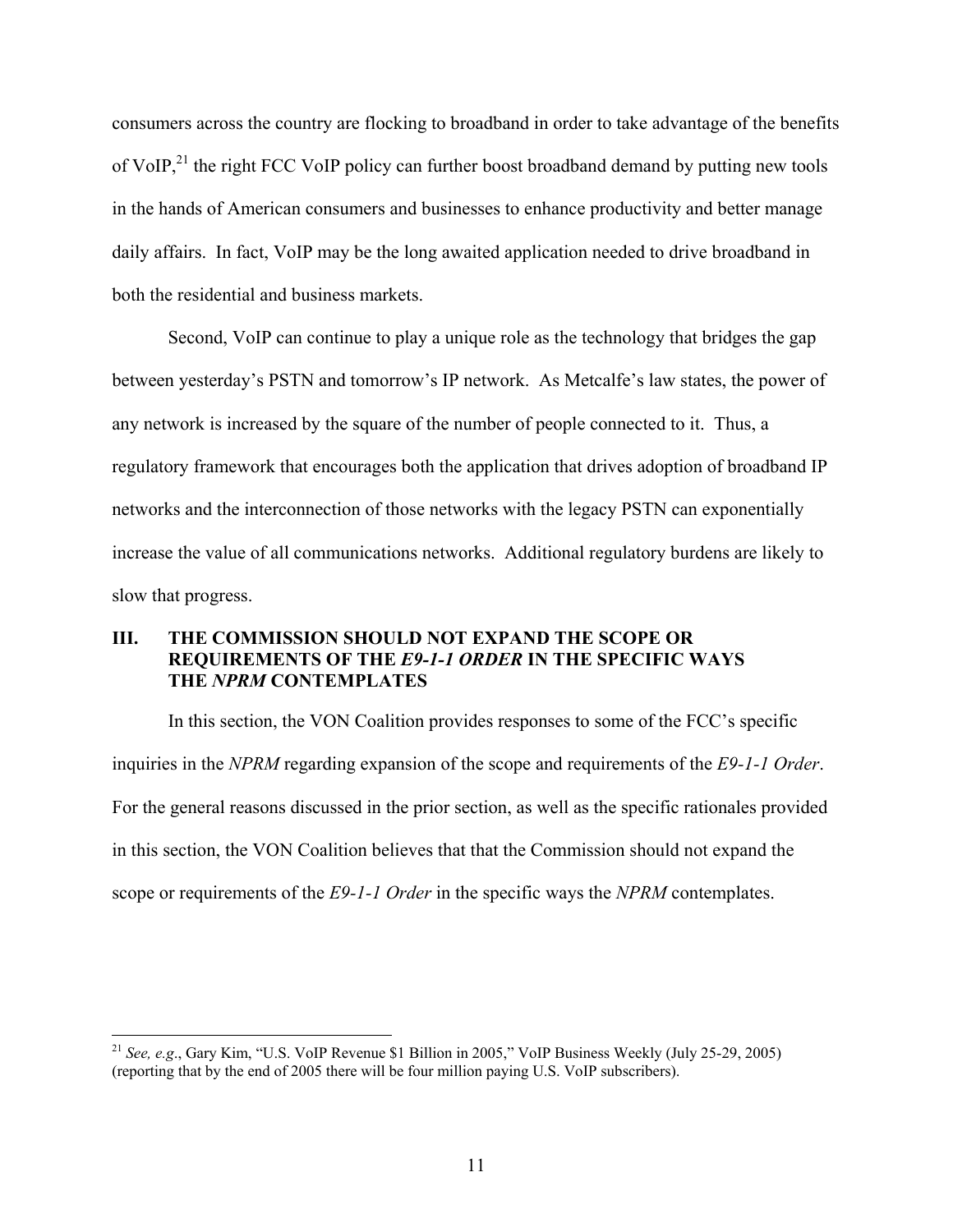#### **A. The FCC Should Not Adopt a June 2006 Automatic Location Information Requirement**

The Commission asks whether it should "require all terminal adapters or other equipment used in the provision of interconnected VoIP service sold as of June 1, 2006 to be capable of providing location information automatically, whether embedded in other equipment or sold to customers as a separate device."<sup>22</sup> The VON Coalition supports a voluntary industry process to develop the technological and operational solutions for migrating to a system that could enable automatic location information. The VON Coalition opposes any mandatory requirement for interconnected VoIP providers to provide caller location information automatically to PSAPs or, similarly, for equipment manufacturers to install such a feature in all terminal adapters or other similar equipment by June 1, 2006.

The VON Coalition points out that adopting this type of specific technology mandate would be counter to the Commission's technology neutrality goals. As the Commission has stated, "consumers are entitled to competition among network providers, application and service providers, and content providers,"<sup>23</sup> and "[c]onsistent regulatory treatment of competing broadband platforms will enable potential investors in broadband network platforms to make market-based, rather than regulation-driven, investment and deployment decisions."<sup>24</sup>

Moreover, as technology is increasingly outpacing regulation, such a mandate would be unwise. It would likely stifle the very innovation necessary for achieving new emergency

<sup>22</sup> *NPRM*, at ¶ 57.

<sup>23</sup> Public Notice, "FCC Adopts Policy Statement" (August 5, 2005)

<sup>&</sup>lt;sup>24</sup> Public Notice, "FCC Eliminates Mandated Sharing Requirement on Incumbents' Wireline Broadband Internet Access Services" (August 5, 2005).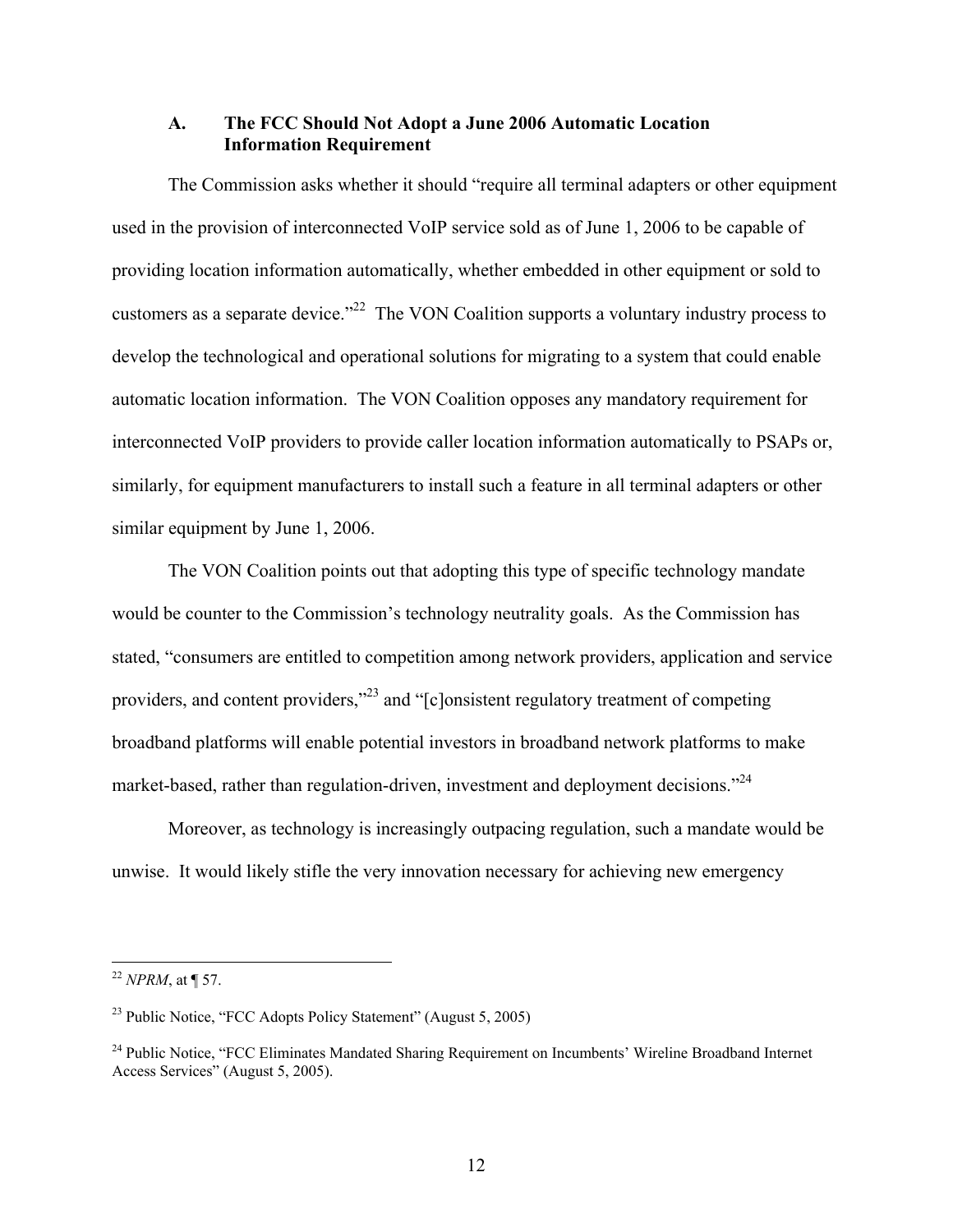solutions.<sup>25</sup> For example, in the wireless E9-1-1 proceeding, the FCC mandated tower-based automatic location information but, before the new mandate could be implemented, the industry discovered a newer and more accurate technology (*i.e*., GPS), making the FCC's requirement inefficient and obsolete.<sup>26</sup> Accordingly, the VON Coalition firmly believes that the FCC should not mandate any specific type of location technology(ies), but instead should let the industry and other stakeholders continue to pursue the best E9-1-1 solution(s).

Furthermore, even though the industry is actively pursuing E9-1-1 solutions for VoIP, the June 1, 2006 timetable suggested in the *NPRM* is highly unrealistic. And it is inconsistent with – and years less than – the amount of time the Commission has typically afforded industry to meet sweeping new technology goals. For example, the FCC has afforded more than a decade for wireless providers to implement E9-1-1 technologies and, similarly, for broadcast stations to transition to digital television.

In addition, it is unclear which technology(ies) are appropriate. The types of GPS solutions that have worked for the wireless industry are unlikely to work indoors, where many VoIP phones are used, because of weak satellite signal strength. The industry is already researching other ways to achieve the desired emergency solutions, such as triangulation based on known positions of Wi-Fi access points or cellular networks like GSM.<sup>27</sup> Moreover, industry will likely develop new automatic location technologies as Wi-Fi, WiMAX, and other network technologies are deployed nationwide in the near future. It may turn out that no single technology works best, but that it takes multiple coordinated technologies. The industry

 $^{25}$  As discussed above, the industry is hard at work on E9-1-1 solutions for VoIP services.

<sup>26</sup> *See Revision of the Commission's Rules to Ensure Compatibility with Enhanced 911 Emergency Calling Systems*, 14 FCC Rcd 17388 (1999).

<sup>27</sup> *See supra* notes 11 - 12 and accompanying text.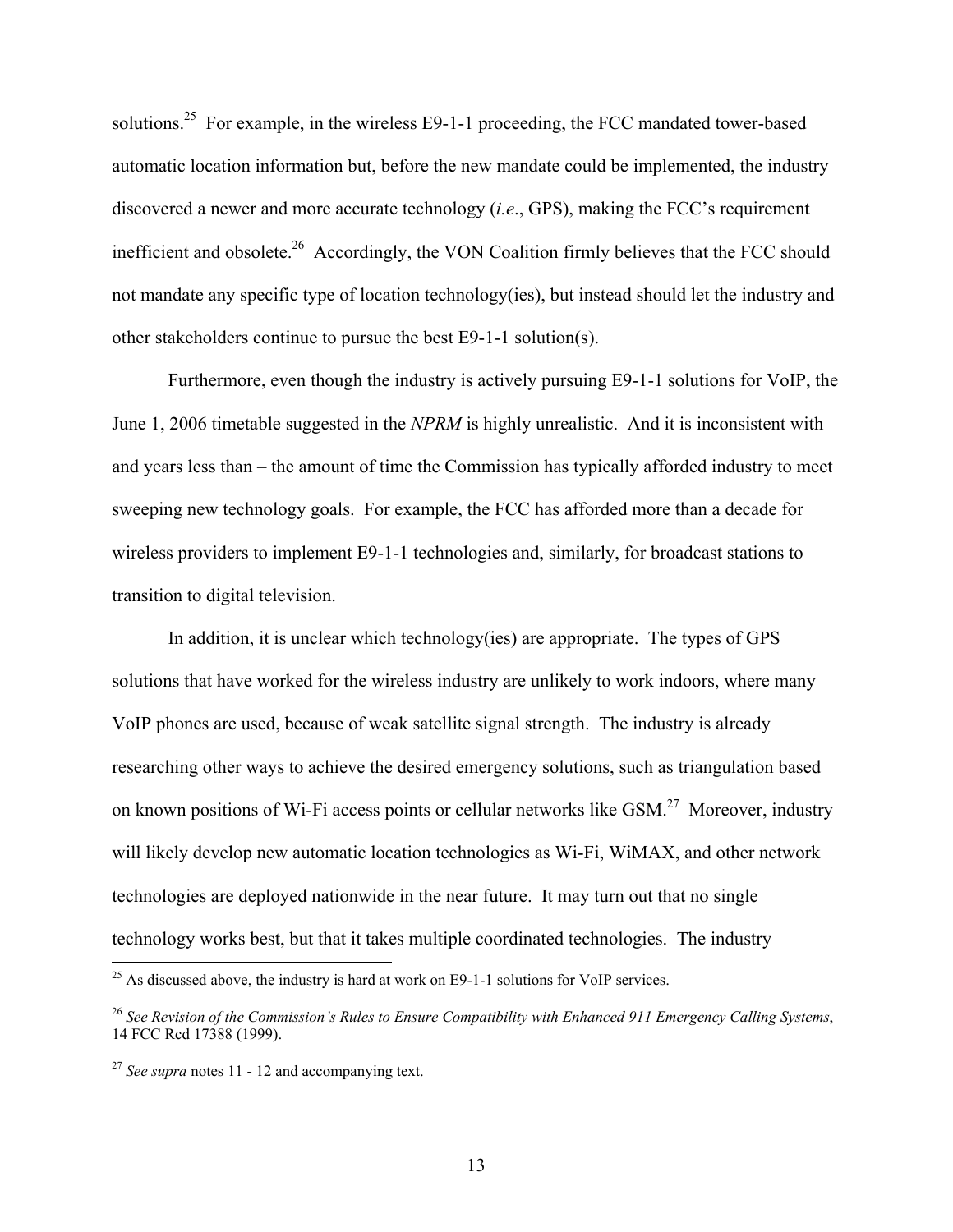standards process already underway is looking at how to accommodate such solutions. The FCC should not upset this process.

And, as the Commission makes clear, its present VoIP E9-1-1 requirements apply to interconnected VoIP service providers only – and not to manufacturers of PCs, laptops, or of any internal or external hardware.<sup>28</sup> Such a conclusion is eminently reasonable; the FCC has not identified any specific statutory authority by which it is authorized to impose a broad technical requirement on manufacturers, including general computer and laptop manufacturers, producing equipment "used in the provision of interconnected VoIP."<sup>29</sup> And, in light of the recent decision by the U.S. Court of Appeals for the D.C. Circuit in *American Library Association v. FCC*, there are serious questions regarding the authority of the Commission to do so.<sup>30</sup>

Moreover, any rule that would require VoIP providers to be able to track the precise location of users would raise substantial subscriber privacy concerns and would be fundamentally inconsistent with the statutory mandate of Section 222 of the Communications Act. Recognizing the importance of consumers' privacy, Congress amended Section 222 of the Communications Act in 1999 specifically to protect the unauthorized disclosure of the location information of a CMRS user.<sup>31</sup> The FCC itself acknowledged that "the privacy of information

<sup>28</sup> *E9-1-1 Order*, at ¶ 1 ("In this Order, we adopt rules *requiring providers of Voice over the Internet Protocol (VoIP) service* to supply enhanced (E911) capabilities to their customers.") (emphasis added).

<sup>29</sup> *See NPRM*, at ¶ 24 n. 77, ¶ 57.

<sup>&</sup>lt;sup>30</sup> 406 F.3d 689, 703 (D.C. Cir. 2005) (Commission does not have general ancillary authority under Title I of the Communications Act to impose technical requirements on any apparatus associated with communications); *see also La. Pub. Serv. Comm'n v. FCC*, 476 U.S. 355 (1986) (a federal agency "literally has no power to act . . . unless and until Congress confers power upon it.").

<sup>31</sup> *See* 47 U.S.C. § 222(f).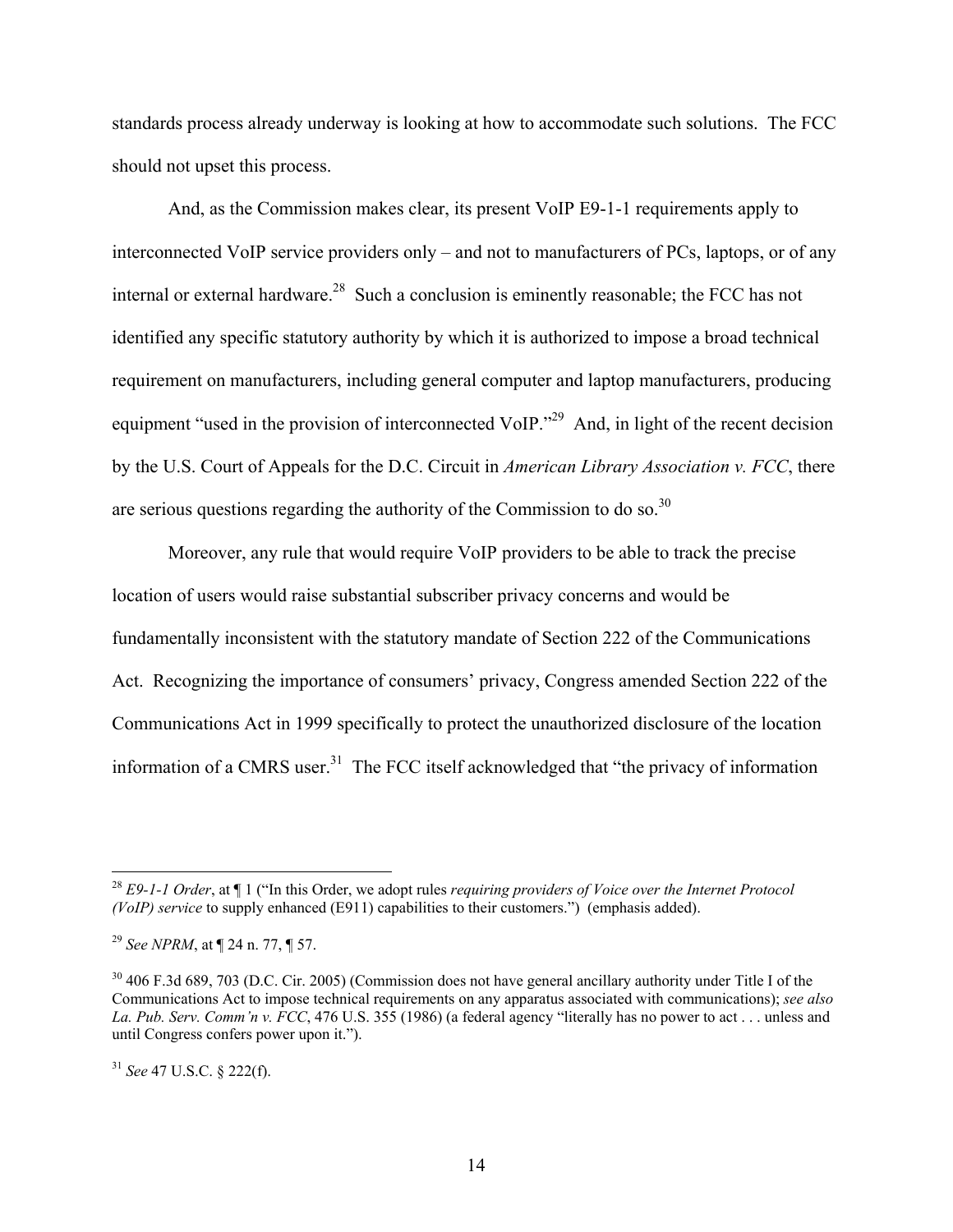concerning consumers' location while using mobile wireless services is critically important."<sup>32</sup> Users may not want to disclose location information, and unlike customer proprietary network information obtained by telecommunications carriers, there are no statutory safeguards to protect VoIP subscribers, as the Commission has acknowledged.<sup>33</sup> The VON Coalition urges the FCC to consider whether there are any technological impediments to applying the privacy provisions of Section 222 as they apply in the wireline and wireless contexts – to VoIP. The VON Coalition believes that it is technologically possible for consumers to be able to choose whether they want to disclose their location information,  $34$  and that VoIP consumers should have the same privacy rights as wireline and wireless consumers.

#### **B. The FCC Should Not Apply E9-1-1 Obligations to Non-Interconnected or Partially-Interconnected VoIP Service Providers**

The Commission asks whether it should "apply [the E9-1-1 obligations] to services that are not fully connected to the PSTN."<sup>35</sup> The VON Coalition opposes the Commission's tentative conclusion to apply E9-1-1 obligations to VoIP providers that are only partially-interconnected or not at all interconnected to the PSTN. VoIP customers are sophisticated, early adopters of state-of-the-art technology. Such individuals would not reasonably have expectations that

 $\overline{a}$ 

<sup>35</sup> *NPRM*, at ¶ 58.

<sup>32</sup> *Request by Cellular Telecommunications and Internet Association to Commence Rulemaking to Establish Fair Location Information Practices*, 17 FCC Rcd 14832, at ¶ 1 (2002).

<sup>33</sup> *See NPRM*, at ¶ 62.

<sup>&</sup>lt;sup>34</sup> The VON Coalition believes that it is technologically feasible to calculate the location of a device *locally* (*i.e.*, on the endpoint) and then allow the user to determine whether (s)he wants to share this location information (*i.e*., transmit the information to the PSAP). For example, automatic location detection (or manual location entry) could occur as part of the start-up process, but it would be left to the user to determine whether (s)he wants to send this information to the PSAP. Such an approach would also allow for innovation at the device/platform level, as different vendors could experiment with different location technologies and different levels of automation for enduser interaction.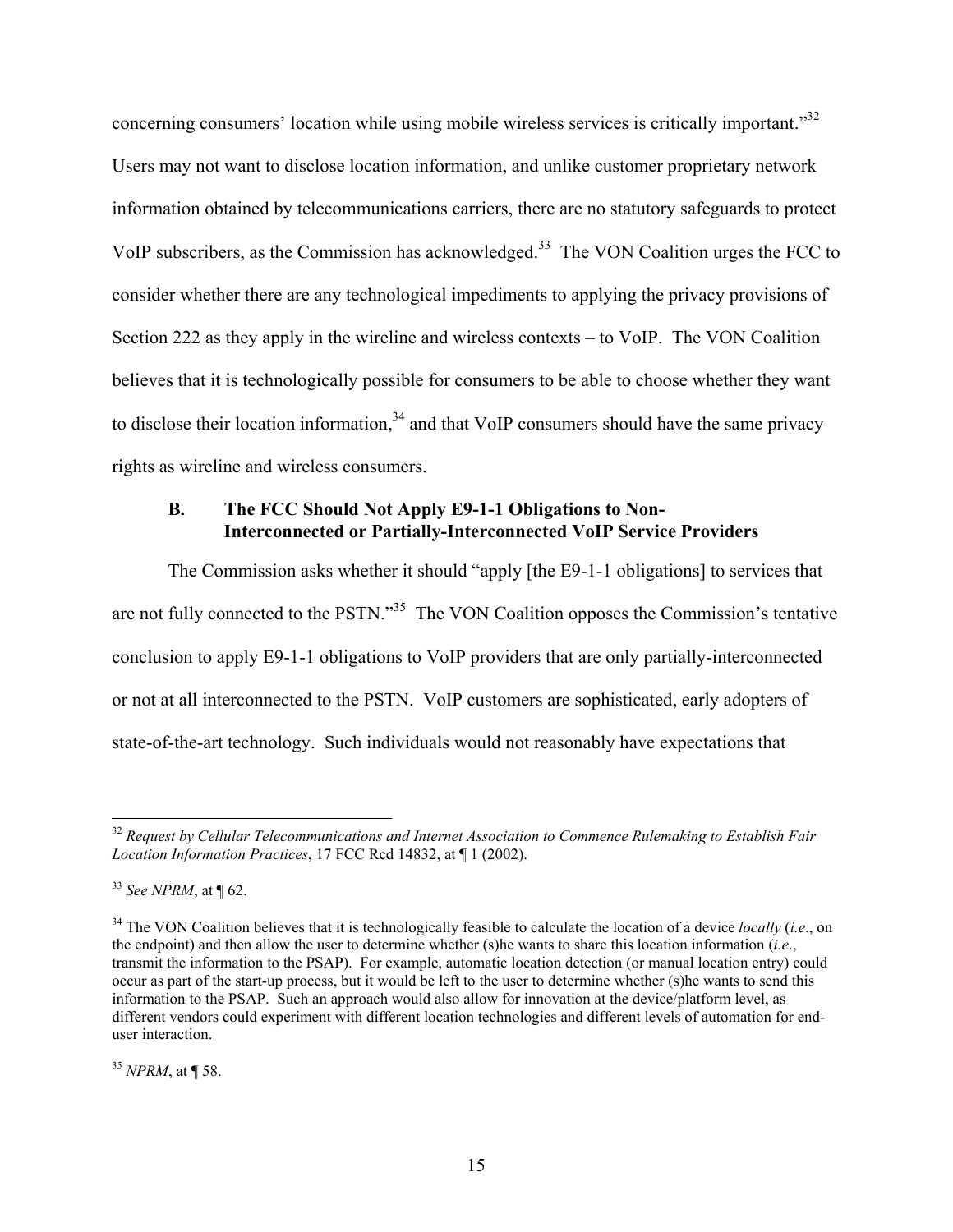partially- or non-interconnected VoIP services would provide traditional 9-1-1 capabilities, and these services are not offered to the public as a replacement for standard telephone services.

In cases where customers can make calls to (but not receive calls from) the PSTN, customers are not provided telephone numbers, making it extremely difficult, if not impossible, to offer E9-1-1.<sup>36</sup> In cases where customers can only receive calls from the PSTN, there is no logical reason why a VoIP subscriber would expect to be able to make any outgoing call, much less a 9-1-1 call.<sup>37</sup> The FCC should be wary of creating expectations of 9-1-1 access, where none would otherwise exist.

Skype, for example, offers two distinct voice applications that permit subscribers to communicate in limited ways with PSTN users. SkypeOut generally permits subscribers to use a computing device to originate calls to the PSTN for a fee.<sup>38</sup> Subscribers who purchase only SkypeOut cannot receive calls from the PSTN. Skype separately offers SkypeIn, an application (currently in beta form) that allows users to receive calls from the PSTN using traditional numbering resources for a fee. The software programs are tailored to meet different subscriber needs and designed to operate independently from each other.

In other cases, such as Free World Dialup ("FWD"), subscribers are not assigned NANPA numbers, but use numbers that only work within the specific network. It is highly unlikely that anyone uses a Skype or FWD application as a replacement for conventional telephone service. Indeed, FWD, SkypeOut, and SkypeIn were developed and are offered and

1

<sup>36</sup> *See infra* note 38.

 $37$  Even if such services are combined by the end user, they are separately offered by the VoIP provider and the subscriber would not reasonable believe that the services are linked or could provide E9-1-1 access.

<sup>&</sup>lt;sup>38</sup> Where a subscriber purchases only SkypeOut, no numbering resources are used, and no ANI can be transmitted. Therefore, compliance with existing E9-1-1 rules is impossible.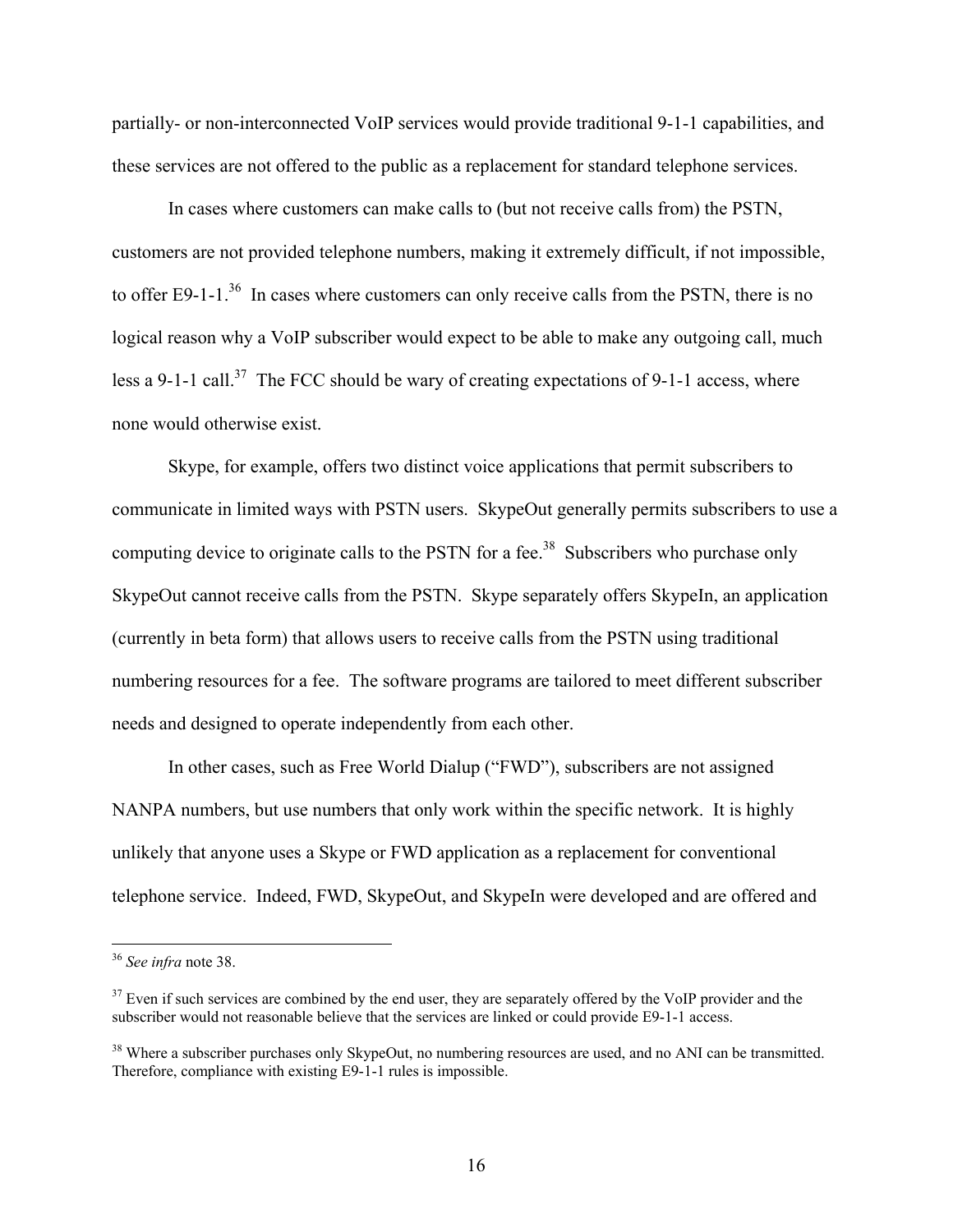marketed separately as advanced software applications that are downloaded, rather than phone services that are purchased as part of a retail consumer transaction. Thus, a subscriber who uses these software applications is unlikely to have an expectation that he or she can place a 9-1-1 call.

In some instances, such services are provided without charge; imposing costly regulatory obligations would cripple the ability for entities to offer those services. Further, the Commission has already concluded that non-interconnected VoIP services, such as Skype and FWD, are unregulated information services, and there is no reason to deviate from that conclusion by taking inconsistent action here. $39$ 

Moreover, it follows that market and technological factors, and not regulatory fiat, are best suited to determine when additional mobile or portable devices operating from a single residential VoIP service are offered with full E911 service. For example, if a residential VoIP service provides full E9-1-1 access to the members of the family located at home, there is no additional regulatory imperative to require E9-1-1 to apply to a portable laptop computer connected to that residential VoIP service. Indeed, this is far beyond the scope of what was ordered in the *E9-1-1 Order*, which presumed a single device and terminal adaptor, a single "registered location" for that telephone and terminal adaptor, and an ALI database solution that is, while challenging enough, at least confined to location information of one device. Further, requiring E9-1-1 for all laptops with VoIP capability will not only drive up the costs of such devices, but it may also create affirmative public safety risks or complexities if "registered locations" for a single service are transposed and emergency assistance is sent to the wrong

<sup>&</sup>lt;sup>39</sup> See In the Matter of Petition for Declaratory Ruling that pulver.com's Free Work Dialup is Neither *Telecommunications Nor a Telecommunications Service*, 19 FCC Rcd 3307 (2004).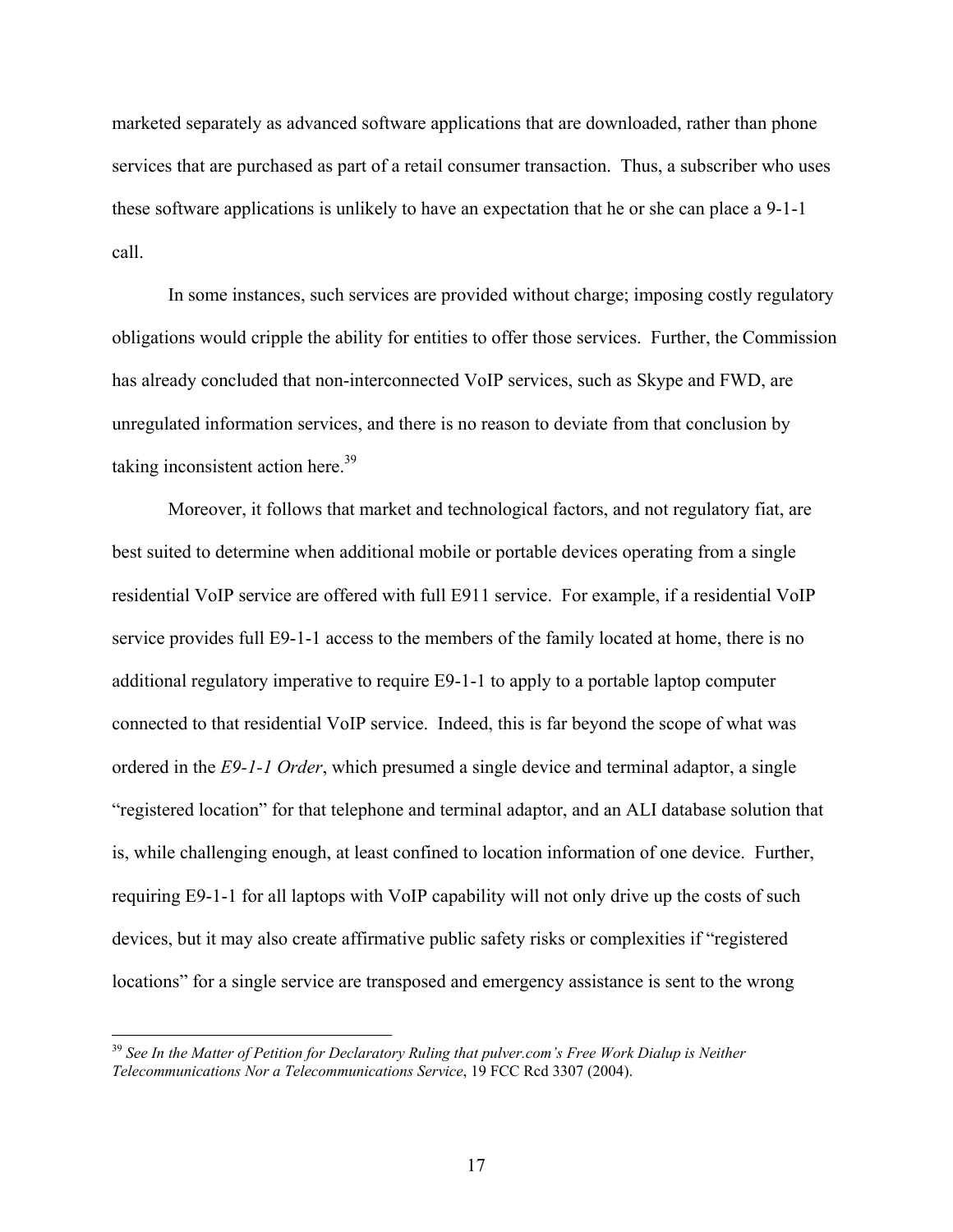location. Of course, even without regulatory mandate, the Commission can be assured that competitive VoIP providers looking for market advantage will introduce emergency features as soon as is economically and technically feasible to meet evolving consumer demands.

#### **C. The FCC Should Not Adopt E9-1-1 Obligations Specific to Wireless VoIP**

The Commission asks how "the use of wireless broadband connections such as Wi-Fi or WiMAX impact the applicability of the [recently adopted VoIP] obligations.<sup>740</sup> The VON Coalition believes that there should be not be any additional obligations on VoIP providers if their subscribers use a wireless broadband connection. VoIP providers do not control and, in many cases, do not even know which type of broadband connection their subscribers use. Moreover, at the present time, Wi-Fi and WiMAX systems and VoIP equipment are not capable of offering true mobility, only portability. Thus, the CMRS 9-1-1/E9-1-1 rules are not analogous or appropriate. And providers of dual mode VoIP/CMRS services should have the option of choosing on which service they will provide E9-1-1 capabilities to their customers.

### **D. The FCC Should Not Require Redundancy Requirements or Performance Standards for VoIP E9-1-1 Services**

The FCC asks "what performance standards … the Commission [should] adopt regarding the length of time between when an end user updates Registered Location information and when the service provider takes the action necessary to enable E9-1-1 from that location.<sup>"41</sup> Similarly, the FCC also asks whether "the Commission [should] require VoIP service providers to create redundant systems for providing E911 services."<sup>42</sup> The VON Coalition believes that the FCC

<sup>40</sup> *NPRM*, at ¶ 59.

<sup>41</sup> *NPRM*, at ¶ 59.

<sup>42</sup> *NPRM*, at ¶ 59.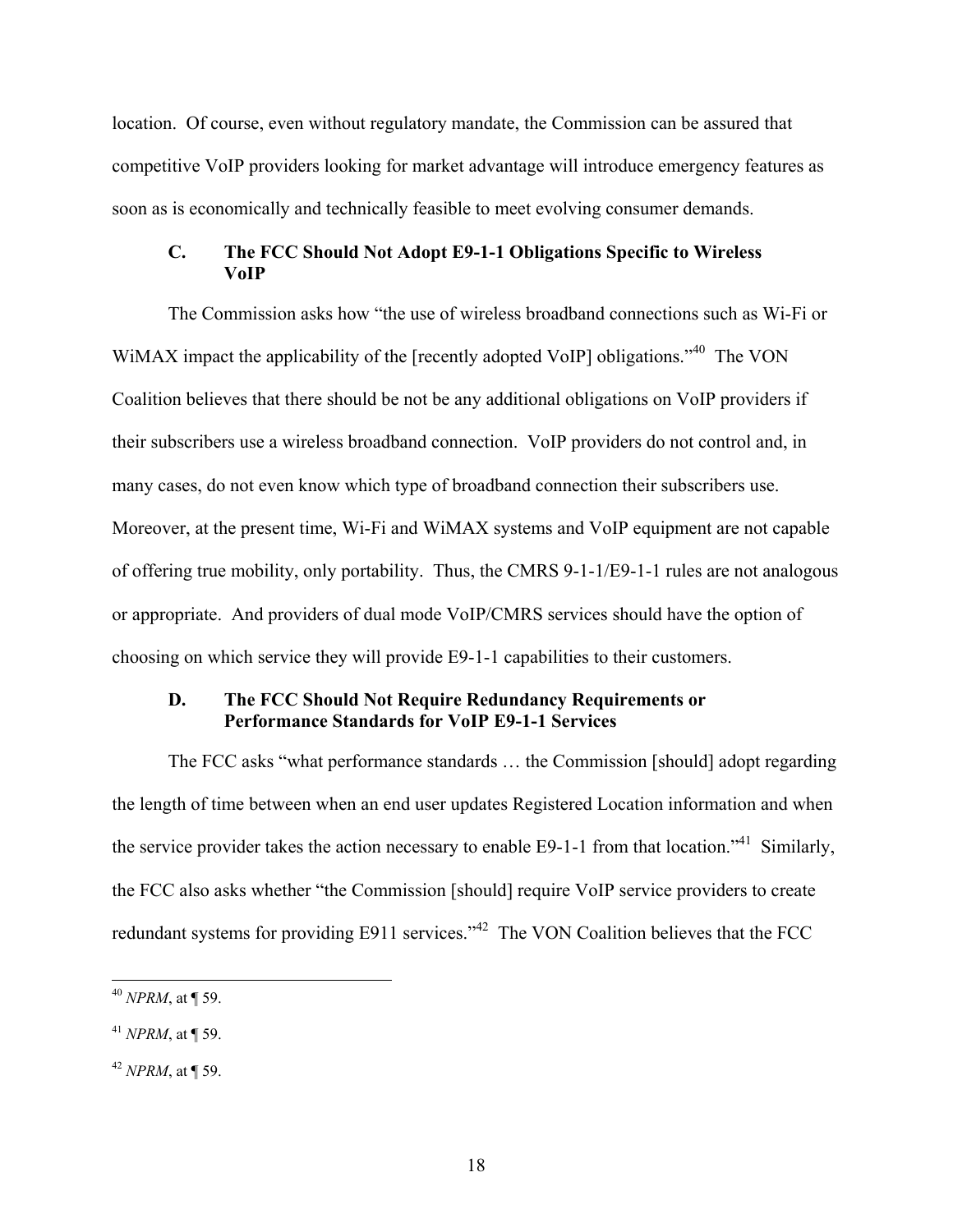should not require VoIP providers to adopt performance standards or create redundant systems for providing E9-1-1 services. VoIP is an Internet voice application, and most VoIP providers have no physical communications facilities. Imposing such requirements would drastically increase costs and alter the structure and nature of the VoIP industry, possibly slowing its development.

Moreover, Internet communications are already very resilient and industry standards efforts (*e.g.*, through NENA and NRIC) will ensure that 9-1-1 services will continue to be provided in a highly reliable manner. The Internet, originally designed by the Defense Department, has some inherent advantages over traditional communications systems in an emergency. A decentralized network with multiple paths between any two points, a packetbased communications protocol, and enhanced network capabilities enable the Internet to automatically and efficiently withstand single points of failure.

These network efficiencies were critical on September 11, 2001, prompting the National Academies of Science to find that the Internet held up better than all other communications technologies.43 On that day, 95 percent of cell phone calls placed at 11 AM failed to get through; television stations were knocked off the air; and police and fire department radios failed. Yet, the impact to Internet addressed communications was only modest.<sup>44</sup> Accordingly, as this example illustrates, there is no need for redundancy requirements or performance standards.

 $43$  National Research Council, "The Internet Under Crisis Conditions: Learning from the Impact of September 11," *available at* http://www.nap.edu/books/0309087023/html/1.html (last visited August 8, 2005).

<sup>44</sup> *See id*. at 61-70.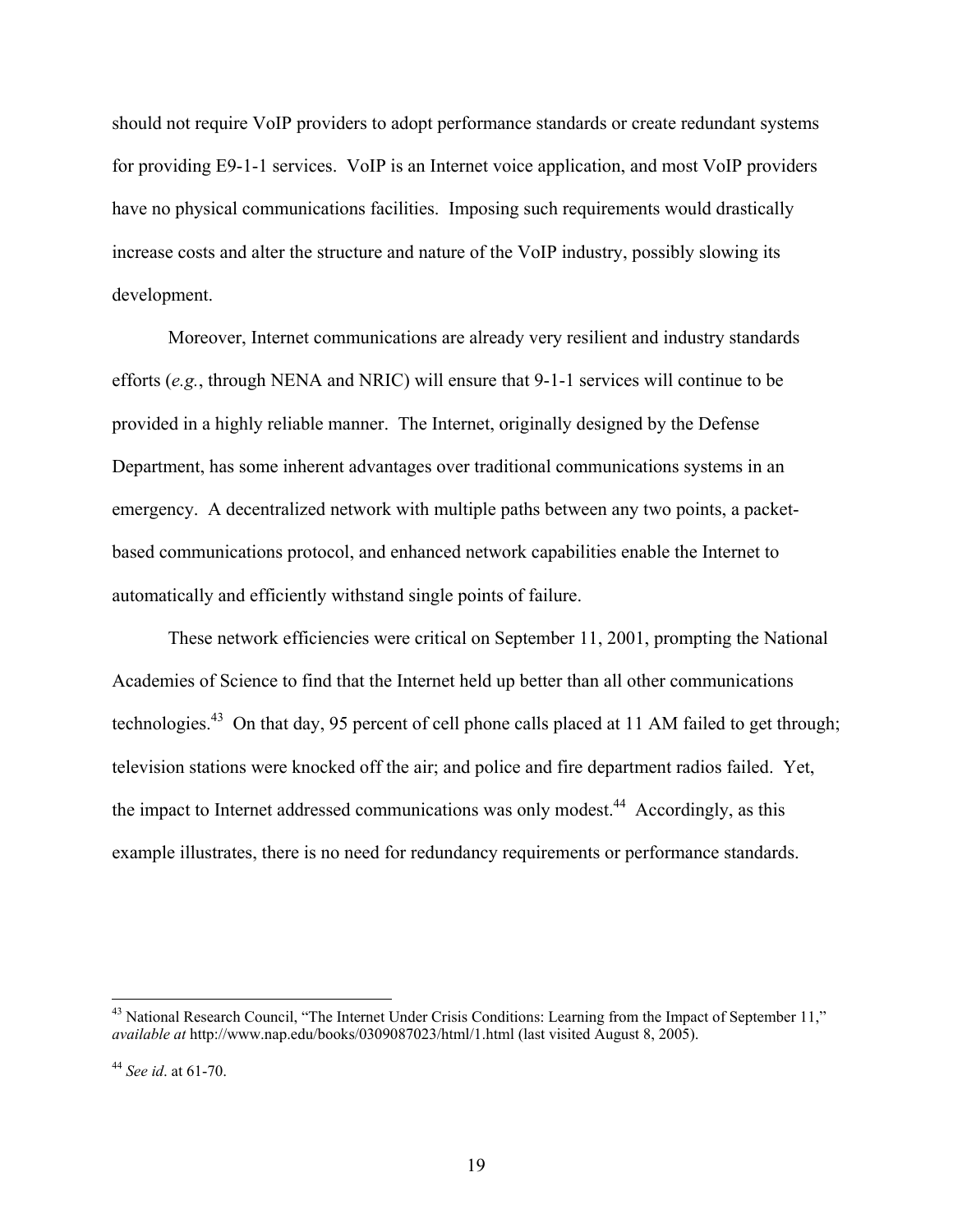#### **E. The FCC Does Not Need to Adopt Additional Regulations to Ensure That Disabled Persons Can Use VoIP E9-1-1 Services**

The FCC asks whether "there [are] any steps the Commission needs to take to ensure that people with disabilities who desire to use interconnected VoIP service obtain access to E911 services."<sup>45</sup> The VON Coalition believes that additional regulations to ensure that persons with disabilities can use interconnected VoIP services are premature. Indeed, the industry is already moving forward to ensure that interconnected VoIP services are compatible with TTYs/TDDs capable of interfacing with a standard analog RJ11 telephone jack and that IP-enabled software programs are interoperable with TTYs/TDDs.<sup>46</sup> Thus, the VoIP industry through voluntary efforts is already serving persons with disabilities.<sup>47</sup>

If the Commission wants to accelerate emergency solutions for people with disabilities, it should permit the industry-led evolution to an IP-enabled emergency network proceed without undue regulation. For example, with an IP-enabled emergency network, the deaf could sign to emergency call takers over a VoIP-enabled video connection, and the blind could text message call takers for help. In fact, when the FCC's Internet Policy Working Group held its VoIP disability summit in early May 2004, participants noted that VoIP's ability to integrate voice, video, and data over one network would be especially advantageous for the disabled and particularly in emergencies.

<sup>45</sup> *NPRM*, at ¶ 63.

<sup>46</sup> *See* Cisco Systems, "TTY and TDD Over VoIP: Dispelling the Packet Loss Myth" (May 2004), *available at*  http://www.cisco.com/wwl/regaffairs/images/pdf/Dispelling\_the\_Packet\_Loss\_Myth.pdf; http://www.versiontracker.com/dyn/moreinfo/win/30037.

 $47$  Should the FCC receive comments identifying concerns, it should then put together a task force of interested parties to more fully discuss and address those concerns. Consistent with its policy, the FCC should not legislate in an area where there is no evidence of a problem *Revision of the Commission's Rules to Ensure Compatibility with Enhanced 911 Emergency Calling Systems*, 18 FCC Rcd 25340, at ¶ 31 (2003) (declining to mandate specific 9-1-1 procedural requirements where satellite providers were already operating with "apparent success").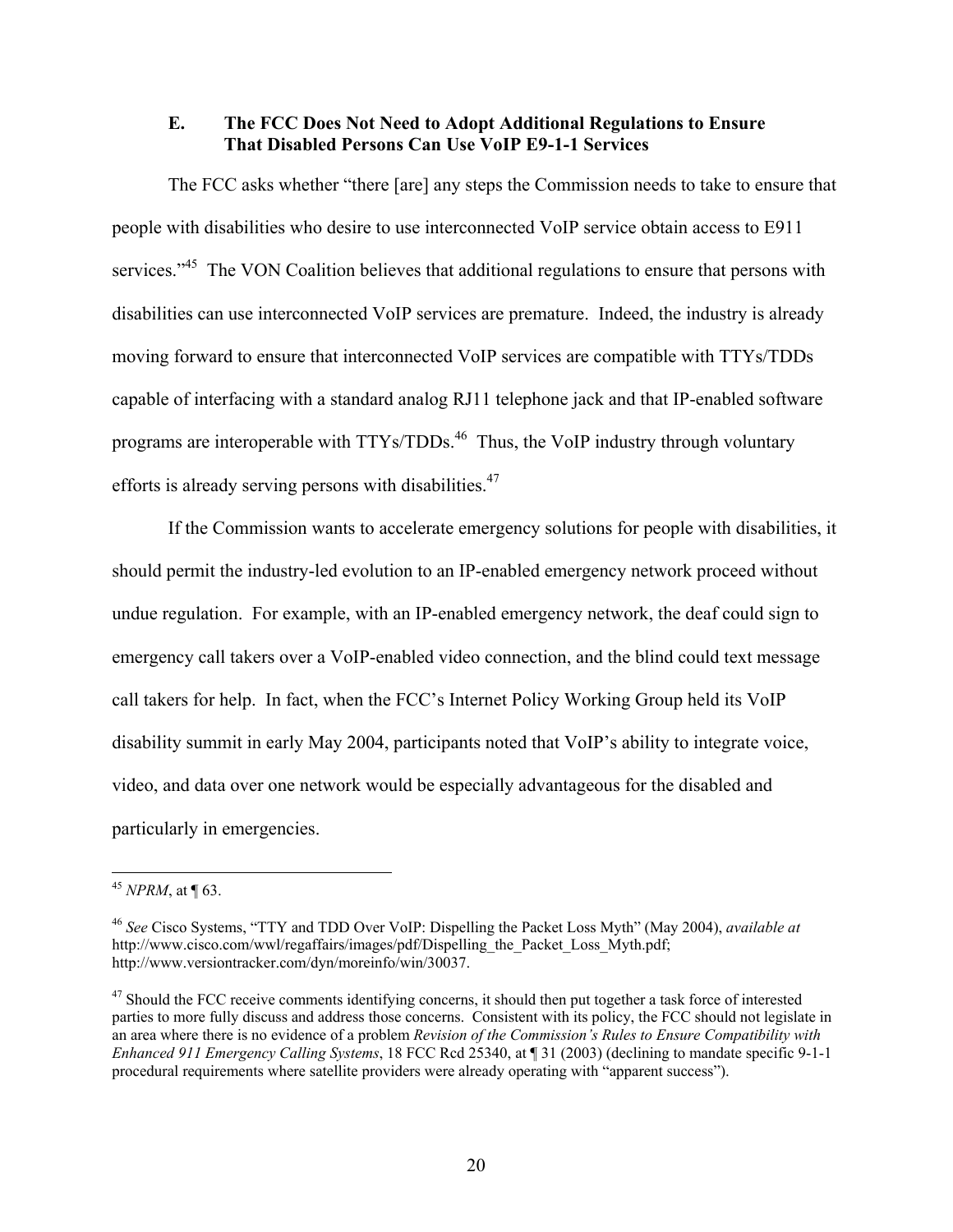At the FCC's disability summit, VON Coalition member T-Mobile described a converged wireless, voice, and data device and its impact on the community. T-Mobile's Sidekick, a color PDA, offers e-mail, text messaging, Web browsing, and voice. Although considered a phone, around 10 percent of Sidekick's users are hearing-impaired.<sup>48</sup> Technological innovation and the convergence of voice, video, and text over a single network can offer the disabled unprecedented new capabilities – especially when the emergency network becomes IP-enabled and is capable of receiving the type of information that VoIP combined with video and data can offer.

#### **F. The FCC Should Not Impose Additional VoIP E9-1-1 Customer Notice or Reporting Obligations**

The Commission asks "whether the Commission should impose additional or more restrictive customer notification requirements relating to E911 on VoIP providers<sup>149</sup> or "impose" reporting obligations on VoIP service providers other than the compliance letter."50 In the *E9-1- 1 Order,* the FCC adopted specific notice requirements for VoIP providers to disclose any limitations concerning their 9-1-1 service. The Commission also required the filing of an initial compliance report. The VON Coalition believes that these initial requirements will more than suffice to inform customers about any limitations of their VoIP 9-1-1 service. Moreover, burdensome, ongoing filing requirements would serve no clear regulatory purpose. Indeed, companies that are not in compliance will have to seek waivers or risk FCC enforcement action.

1

<sup>&</sup>lt;sup>48</sup> Suzanne Robitaille, "Innovation That Leaves No One Behind: As technology advances, companies can allow the disabled to benefit with creative solutions that attract the able-bodied, too," Business Week (May 2004).

<sup>49</sup> *NPRM*, at ¶ 59.

<sup>50</sup> *NPRM*, at ¶ 60.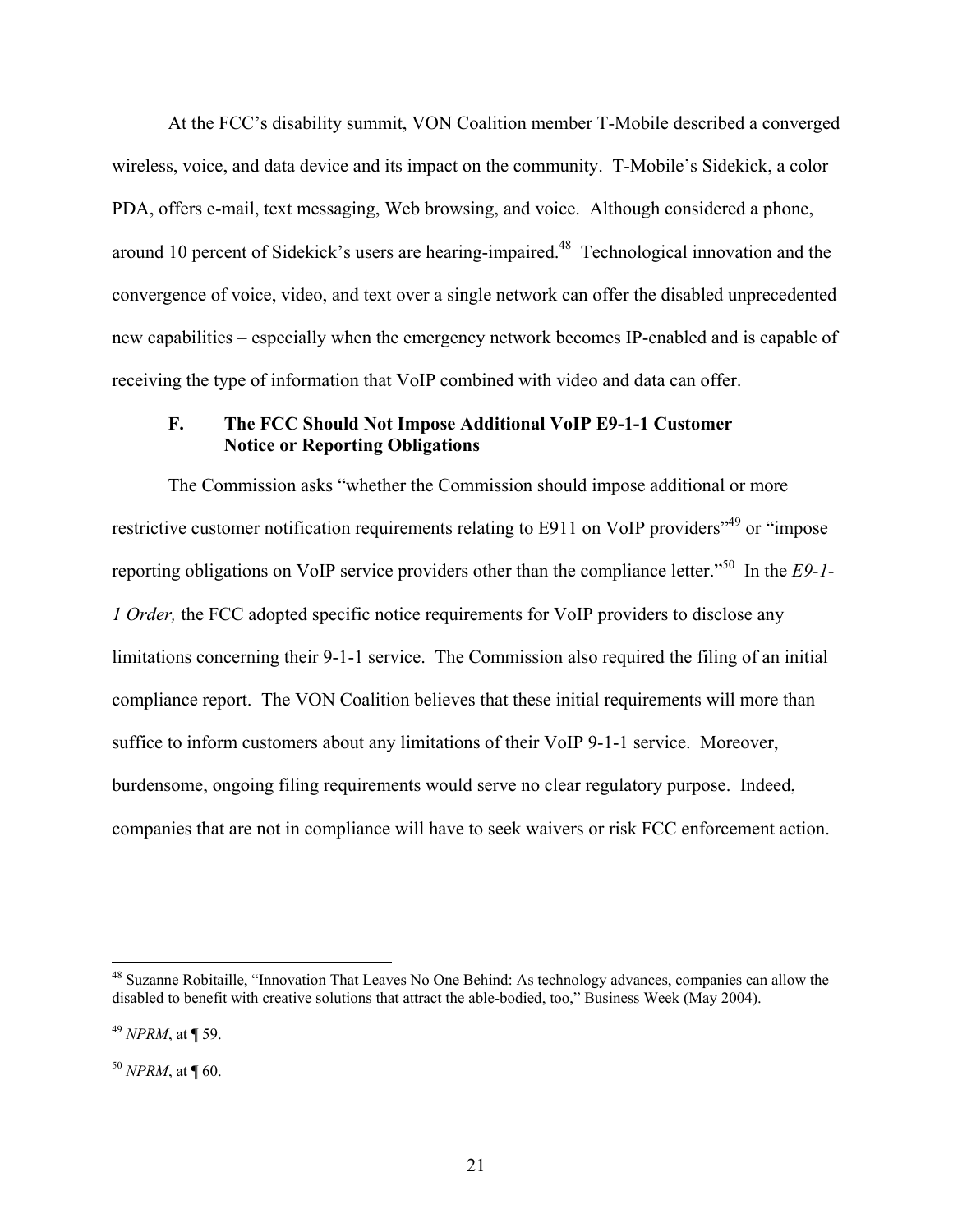#### **G. States Should Foster PSAP Capabilities Rather Than Administer or Enforce VoIP E9-1-1 Rules**

The FCC "seek[s] comment on what role states can and should play to help implement the E911 rules."51 In the *Vonage Order*, the Commission was reluctant to subject VoIP to the possibility of 50 different regulatory regimes, and found that certain interconnected VoIP services are interstate in nature and not subject to state regulation.<sup>52</sup> This rationale should extend to the VoIP E9-1-1 context.<sup>53</sup> Indeed, the FCC alone should administer and enforce the new VoIP E9-1-1 rules.

However, states have an important role to play in the transition to an IP-enabled emergency network. In some states, VoIP is hindered in providing E9-1-1 because the local PSAP is not yet capable of providing E9-1-1 for even their wireline customers, and nomadic VoIP users are hindered where the local PSAP has not yet upgraded their facilities to become wireless E9-1-1 compliant.<sup>54</sup> Also, in some states, there may be PSAPs which are unwilling or unable to receive VoIP E9-1-1 calls because of liability limitations, statutory limitations, or technological limitations.

Thus, states can play an important role in advancing solutions in various ways. They can remove restrictions on the use of the wireless E9-1-1 infrastructure for anything other than wireless E9-1-1 calls. States can provide the estimated 1.5 million Americans that lack wireline

 $^{51}$  *NPRM*, at ¶ 61.

<sup>52</sup> *See In the Matter of Vonage Holdings Corporation*, 19 FCC Rcd 22404, at ¶ 37 (2004) ("[I]mposition of 50 or more additional sets of different . . . regulations . . . could severely inhibit the development of [VoIP] services.").

<sup>&</sup>lt;sup>53</sup> See id. (The FCC "cannot, and will not, risk eliminating or hampering this innovative advanced service that facilitates additional consumer choice, spurs technological development and growth of broadband infrastructure, and promotes continued development and use of the Internet.").

<sup>54</sup> *See* Joint Petition for Clarification of the National Emergency Number Association and the Voice on the Net (VON) Coalition, WC Docket No. 04-36 (July 29, 2005).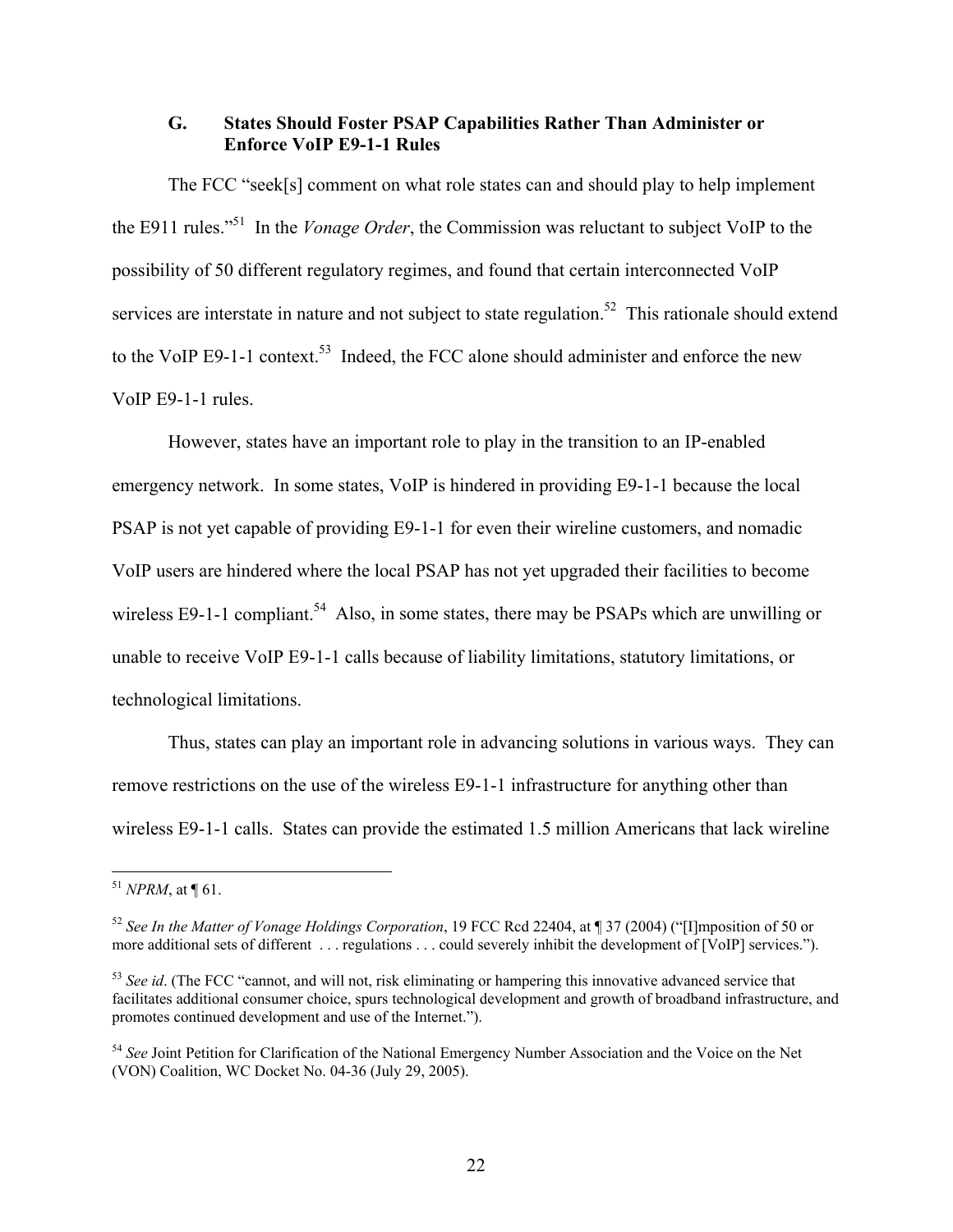E9-1-1 with such capabilities and can expand the areas of the U.S. capable of receiving wireless E9-1-1.<sup>55</sup> States can adopt laws, like New Jersey is considering, which would provide PSAPs and VoIP providers with equivalent liability relief.<sup>56</sup> Or as an alternative, the Commission should consider preempting state laws to ensure, consistent with the Commission's ruling in *Vonage*,<sup>57</sup> that such laws to do not establish roadblocks to the Commission's technology neutrality and competition policies.<sup>58</sup> Without liability relief, VoIP providers will face costs that other E9-1-1 service providers do not, impairing telecommunications competition.<sup>59</sup>

# **H. The FCC Should Not Adopt Rules Governing the Payment of 9-1-1 Fees to States**

The Commission asks whether it should "take any action to facilitate the states' ability to collect 9-1-1 fees from interconnected VoIP providers, either directly or indirectly."60 The VON Coalition points out that interconnected VoIP providers are already paying 9-1-1 fees directly to the appropriate administrators or indirectly through their third party service providers.<sup>61</sup> Thus,

<sup>60</sup> *NPRM*, at ¶ 61.

1

<sup>&</sup>lt;sup>55</sup> The FCC should use its newly created Federal State VoIP E9-1-1 task force to work with the states and PSAPs to improve the availability of wireline E9-1-1 and wireless E9-1-1, thus increasing the number of areas in America where VoIP users can make E9-1-1 calls.

 $56$  A. 4135, 211<sup>th</sup> Legislature (NJ 2005).

<sup>57</sup> *See In the Matter of Vonage Holdings Corporation*, 19 FCC Rcd. 22404 (2004) (Sec. 230(b) of the Act "expresses a clear preference for a national policy" to preserve the competitive free market for internet services—a form of field preemption.); *see also BellSouth DSL Declaratory Ruling,* 20 FCC Rcd. 6830 (2005) (preempting state regulations that would impose additional obligations on incumbent LECs inconsistent with federal regulations); *Geier v. American Honda Motor Co.*, 529 U.S. 861 (2000) (state tort laws preempted where they conflict with federal regulatory goals).

<sup>58</sup> *See supra* note 24 and accompanying text.

 $59$  Liability disparity also offends the statutory goals of Section 230 of the Telecommunications Act of 1996 because it imposes costs and legal impediments that may limit the growth of voice-based Internet services. *See In the Matter of Vonage Holdings Corporation*, 19 FCC Rcd. 22404, at ¶ 37 (2004).

<sup>61</sup> *See E9-1-1 Order*, at ¶ 57 n. 161.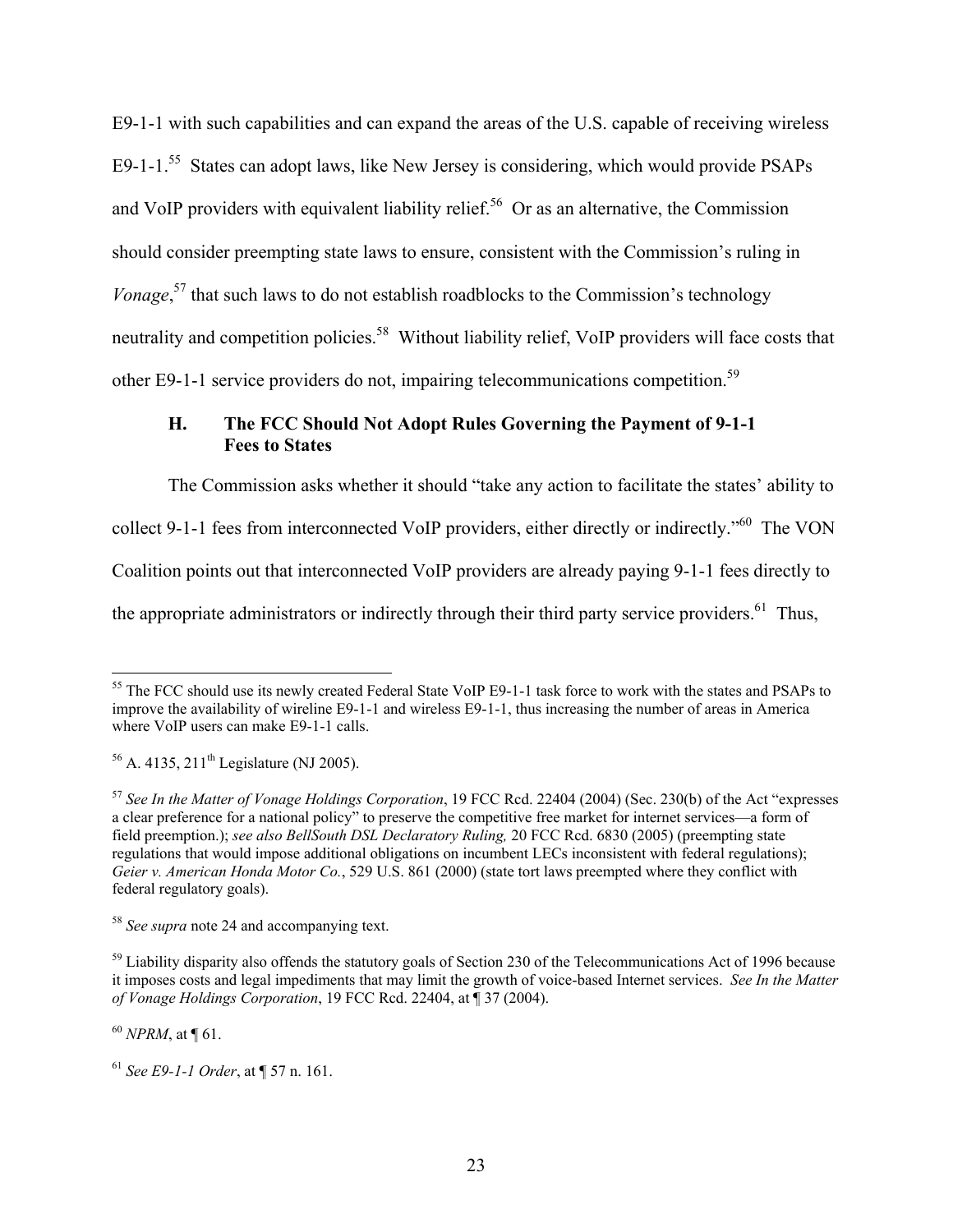the FCC does not need to adopt additional regulations that would facilitate the states' ability to collect 9-1-1 fees from interconnected VoIP providers. Moreover, the Commission is likely to find it does not have authority to require an information service provider to pay fees into a state or local fund  $62$ 

#### **I. The FCC Should Not Require VoIP Providers to Provide E9-1-1 Service in Areas Where a PSAP Does Not Have a Selective Router**

The Commission asks whether it should "impose [its E9-1-1 requirements] on providers of interconnected VoIP service in geographic areas served by PSAPs that are not connected to a Selective Router."<sup>63</sup> Indeed, under current rules, where there is not a selective router, the requirement is to provide 9-1-1 service only. At this point in time, there are 150 counties where the PSAP does not have a selective router. The VON Coalition expects that over time, all PSAPs will have selective routers, such that additional rules would not be required. While the VON Coalition may support Commission action to advance the number of PSAPs capable of receiving either wireline, wireless, or IP-enabled E9-1-1 calls – it believes the Commission may find that it does not have jurisdiction. Rather than regulations, the FCC should work in conjunction with the E-911 Implementation Coordination Office and Congress to accelerate the transition to an IPenabled 9-1-1 network that eliminates the need for selective routers.

 $62$  On a related note, the VON Coalition supports the funding of PSAPs that will promote the evolution to an IPenabled 9-1-1 system. Until that happens, consumers will not be able to take advantage of the enormous benefits that VoIP can offer to providers of emergency services.

<sup>63</sup> *NPRM*, at ¶ 59.